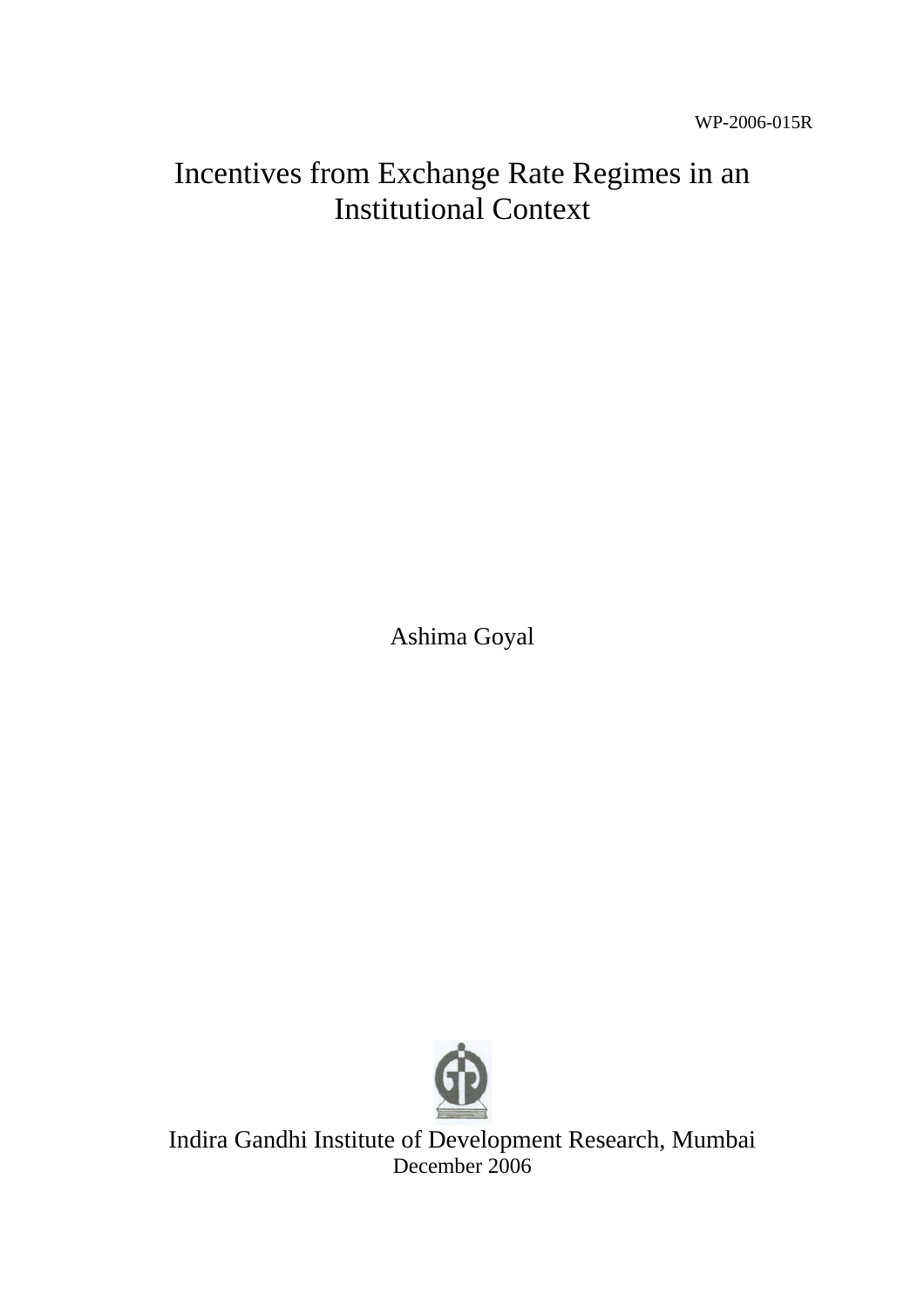# Incentives from Exchange Rate Regimes in an Institutional Context<sup>[1](#page-1-0)</sup>

# Ashima Goyal

Indira Gandhi Institute of Development Research (IGIDR) General Arun Kumar Vaidya Marg Goregaon (E), Mumbai- 400065, INDIA Email (corresponding author): ashima@igidr.ac.in

#### **Abstract**

*In a simple open economy macromodel, calibrated to the typical institutions and shocks of a densely populated emerging market economy, it is shown that a monetary stimulus preceding a temporary supply shock can abort inflation at minimum output cost, since of the appreciation of exchange rates, accompanying a fall in interest rates and rise in output. Analytic results obtained for two periods are generalized through simulations and validated through estimation. The results imply that one instrument can, in these conditions, achieve both domestic output and exchange rate objectives, since it creates correct incentives for foreign exchange traders who make profits in supporting the policy. Such a policy response is compatible with political constraints; it also imparts limited volatility to the nominal exchange rate around a trend competitive rate, thus encouraging hedging and deepening markets. But strategic interactions imply the optimal policy need not be chosen; supporting institutions are required to coordinate monetary, fiscal policy, and markets to the optimal equilibrium. The analysis gives useful degrees of freedom for Asian emerging markets migrating to exchange rate regimes compatible with more openness.*

Key words: Emerging market economy, Mundell-Fleming, monetary policy, FX market, supply shocks

JEL Code(s): F31, F41

 $\overline{a}$ 

<span id="page-1-0"></span><sup>&</sup>lt;sup>1</sup>The first version of this working paper was put up in July 2005. This paper draws upon and extends parts of work done for a project on Macroeconomic Policy Challenges of Low Income Countries, coordinated by GDN. It was presented at the Claremont-IIE Workshop on the Political Economy of Intermediate Exchange Rate Regimes at IIE, Washington, and at the South and South East Asia Econometric Society Meeting, Chennai, India. I thank Pulapre Balakrishnan, Jose Maria Fanelli, Partha Gangopadhyay, Kundan Kishor, Thomas Willett, and conference participants for comments, the Fulbright Foundation for supporting the work, CIEPS, and Claremont Graduate University for warm hospitality, Ankita Agarwal, Ayan Kumar Pujari, Rijo John and Saumik Paul for research assistance, Ramkishen Rajan and Tony Cavoli for information on the simulation algorithm, Jayshree Borkar and T.S. Ananthi for help with the word processing.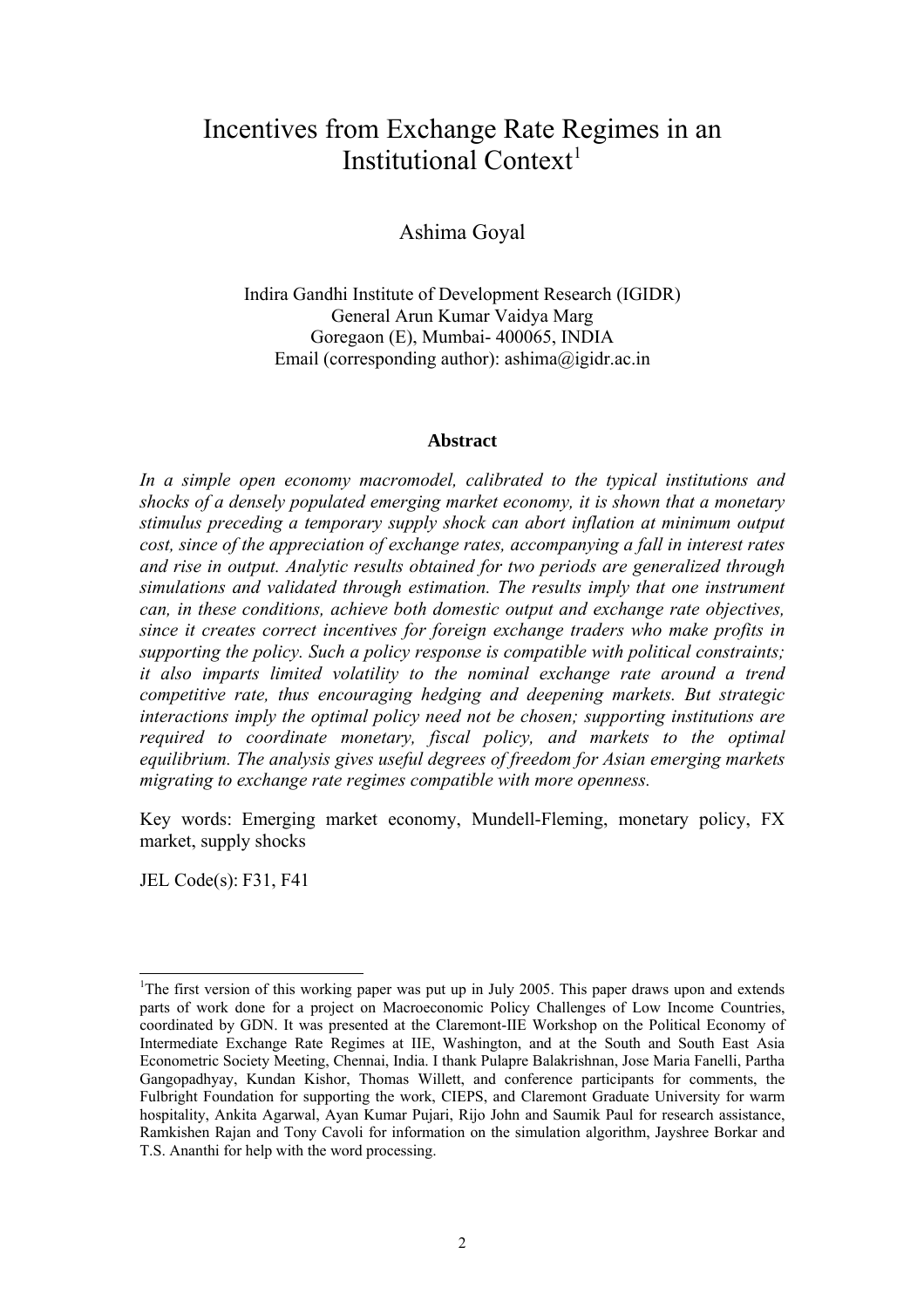# Incentives from Exchange Rate Regimes in an Institutional Context

# Ashima Goyal

#### 1. Introduction

 $\overline{\phantom{a}}$ 

The paper examines the degrees of freedom for monetary policy in a small open emerging market economy (SOEME). It seeks to discover the conditions under which monetary policy delivers both domestic cyclical and exchange rate objectives, and foreign exchange (FX) markets support the policy since they profit by helping deliver the appropriate exchange rate. The analysis is useful for Asian emerging market economies (EMEs) that are in the process of migrating to exchange rate regimes compatible with more openness.

The response of monetary policy to supply shocks, and its ability to deliver the required exchange rate, is examined in a small open economy model<sup>[2](#page-2-0)</sup>. The latter has an aggregate demand function, a money demand function, a Phillips curve, and an interest arbitrage condition, but each component incorporates features of the EME. Structural features such as wage-price rigidities due to low per capita incomes and political interventions; high potential output due to high population density; but shortterm bottlenecks due to frequent temporary supply shocks are built in. Forwardlooking aspects come in through the exchange rate and consumer prices. Analytical results obtained in a simplified version with restrictions on parameters, are confirmed through simulations and sensitivity analysis with the full model. Estimation also justifies the chosen calibration.

The Central Bank's (CB's) optimization, given the constraints from the macromodel, affects the decisions and payoffs of market participants and vice versa. The outcome can be self-enforcing under certain parameter values, which we explore by solving for the outcome of interaction between the central bank and the market players<sup>[3](#page-2-1)</sup>. The

<span id="page-2-0"></span> $2$  New Keynesian Economics literature has developed a number of such models, where forward looking behavior is combined with price rigidities. Svensson (2000) was a seminal paper, even though his focus was on inflation targeting. The macromodel in this paper also draws on Oudiz and Sachs (1985) and Ghosh (2002).

<span id="page-2-1"></span><sup>&</sup>lt;sup>3</sup> Forex traders are modeled following a well-developed literature, for example Bhattacharya and Weller (1997), Lyons (2001), and Jeanne and Rose (2002).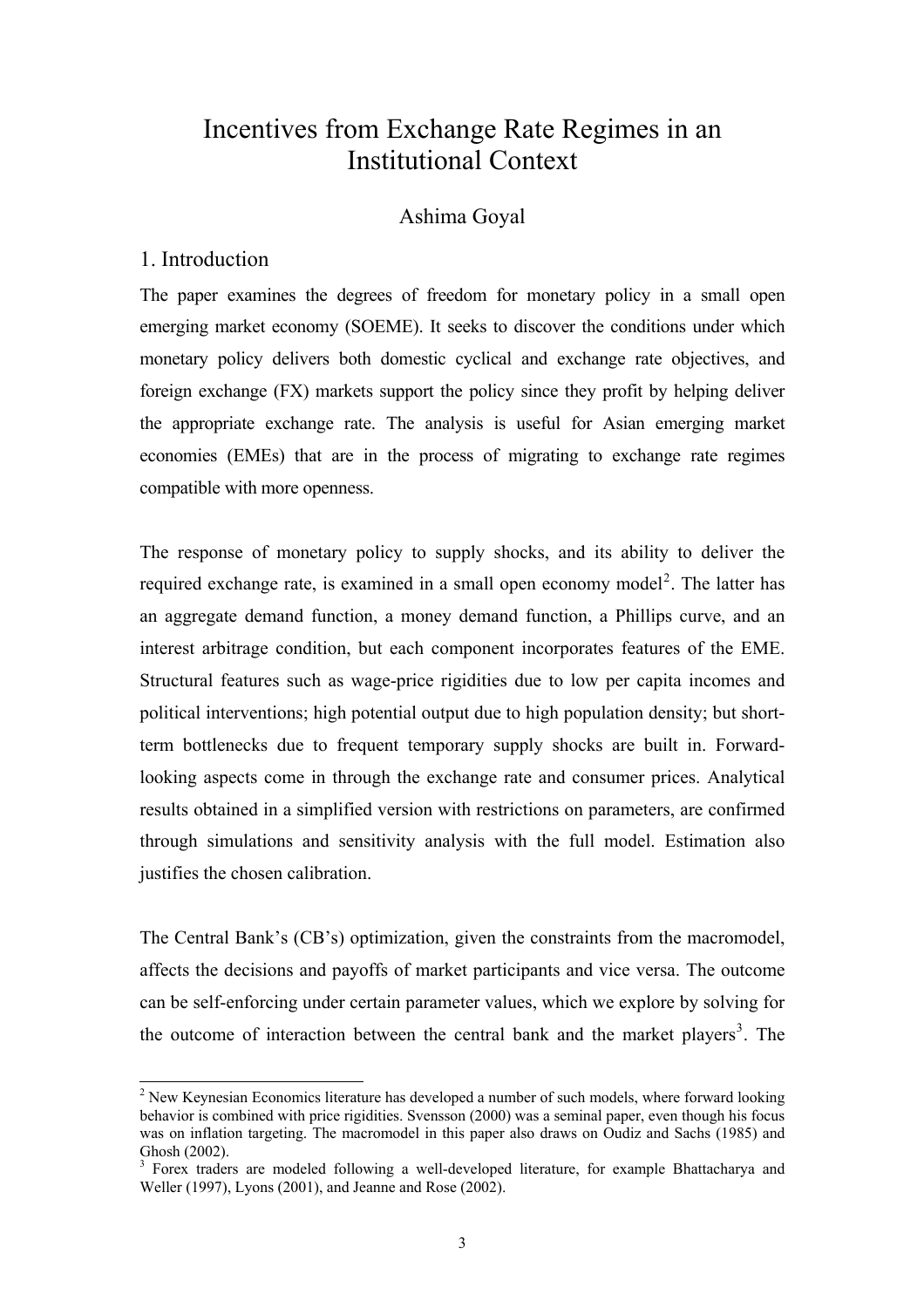analysis is used to construct an analytical narrative explaining actual policy choices in India's post-reform period. As suggested by Bates et.al. (1998), laying out the assumptions and the derivations allow the logic of the argument to be critiqued; suitability of assumptions and the ability to validate stylized facts provide a check for relevance.

It turns out that monetary policy can impart limited volatility to the nominal exchange rate by using shocks yet reducing their amplification. This makes a smoother and more countercyclical interest rate feasible. Intervention may not be required at all since markets deliver the required exchange rate. The resulting exchange rate regime contributes to stimulating the real sector also through encouraging trade. If deviations from the competitive equilibrium real exchange rate are minimized, external balance is maintained over the long-run. It contributes to the control of inflation by countering supply shocks, thus achieving a vital political goal. It encourages monetary policy to be forward looking rather than reactive. It also deepens and maintains stability in the FX market.

Full floating results in excessive volatility in immature markets with large foreign inflows, but some flexibility may moderate volatility. FX markets have a tendency towards excessive movement, as market participants tend to follow each other. Hedging removes the effect of currency movement in any one direction on profits by creating exposure in the opposite direction. Limited two-way movement improves incentives for hedging and therefore reduces currency risk. Since the number of agents whom a change in the nominal exchange rate affects falls, market stability rises. No hedge can cover a currency crisis, but random small movements reduce oneway bets that could otherwise magnify the movements, as happened during the East Asian crises when exchange rates were largely fixed. Currency risk aggravates systemic, liquidity and credit risk in thin EME financial markets. Global and regional measures are also required to reduce these risks, but this paper brings out the contribution of exchange rate regimes.

Under large capital inflows, facing fast growing EMEs today, accumulation of reserves and aggressive sterilization can prevent exchange rate appreciation, but interest rates rise. In the simple Mundell-Fleming (M-F) model this implies further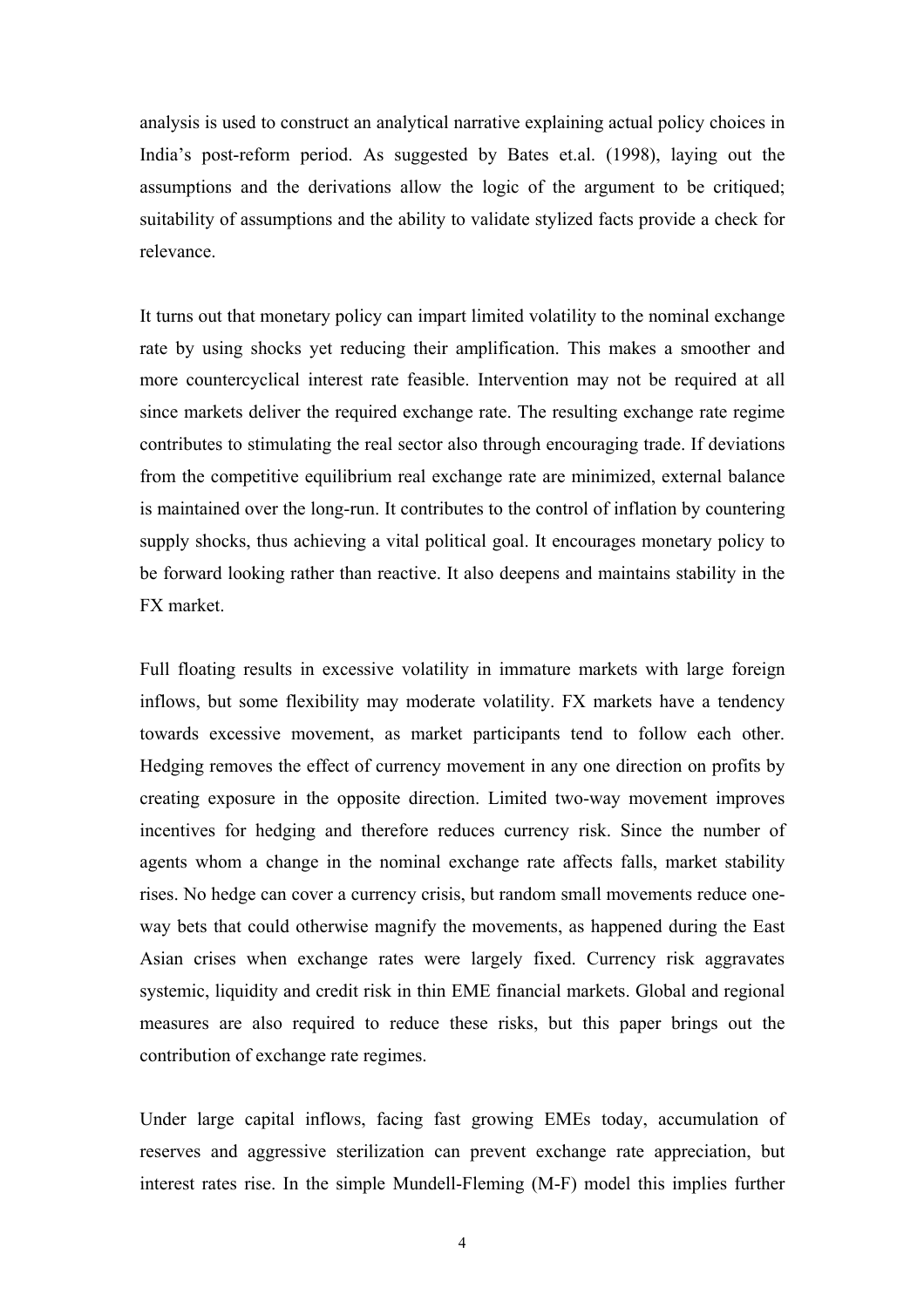inflows. Monetary policy looses its independence being tied to maintaining the fixed exchange rate. The cycle can end in a crisis with a reversal of inflows and a collapse of the exchange rate. A restrictive macroeconomic policy response may harm the real sector and lead to the reversal it fears. But over appreciation of the exchange rate can harm trade, and intervention without full sterilization can cause a damaging overexpansion of the money supply, which again raises interest rates because of expected inflation. Monetary policy has to find a fine balance.

It turns out that some of the ways such an EME's structure differs from the prototype M-F model give degrees of freedom for monetary policy, despite large capital flows. The policy combination will be credible only if it improves real fundamentals in the economy. It will do this sine the variation in the exchange rate allows interest rates to respond to the domestic cycle and reduces the impact of import price shocks on inflation. Since inflation is a very sensitive political issue, this will enhance the political feasibility of the policy. Inflation has been controlled in ways that have imposed large distortions and costs on society. So an exchange rate regime suited to structure and rigidities can reduce this waste and improve coordination, thus helping resolve a collective action problem to release potential surplus.

Section 2 presents the model, theoretical results, and empirical validation through regressions and simulations. Section 3 applies it to explain policy choices and outcomes. Section 4 draws out policy implications before section 5 concludes.

#### 2 The Model

A standard open economy IS-LM-UIP (uncovered interest parity) model is adapted by building in the dualistic labor market, specific wage-price rigidities, the typical structure of shocks, and a simple FX market.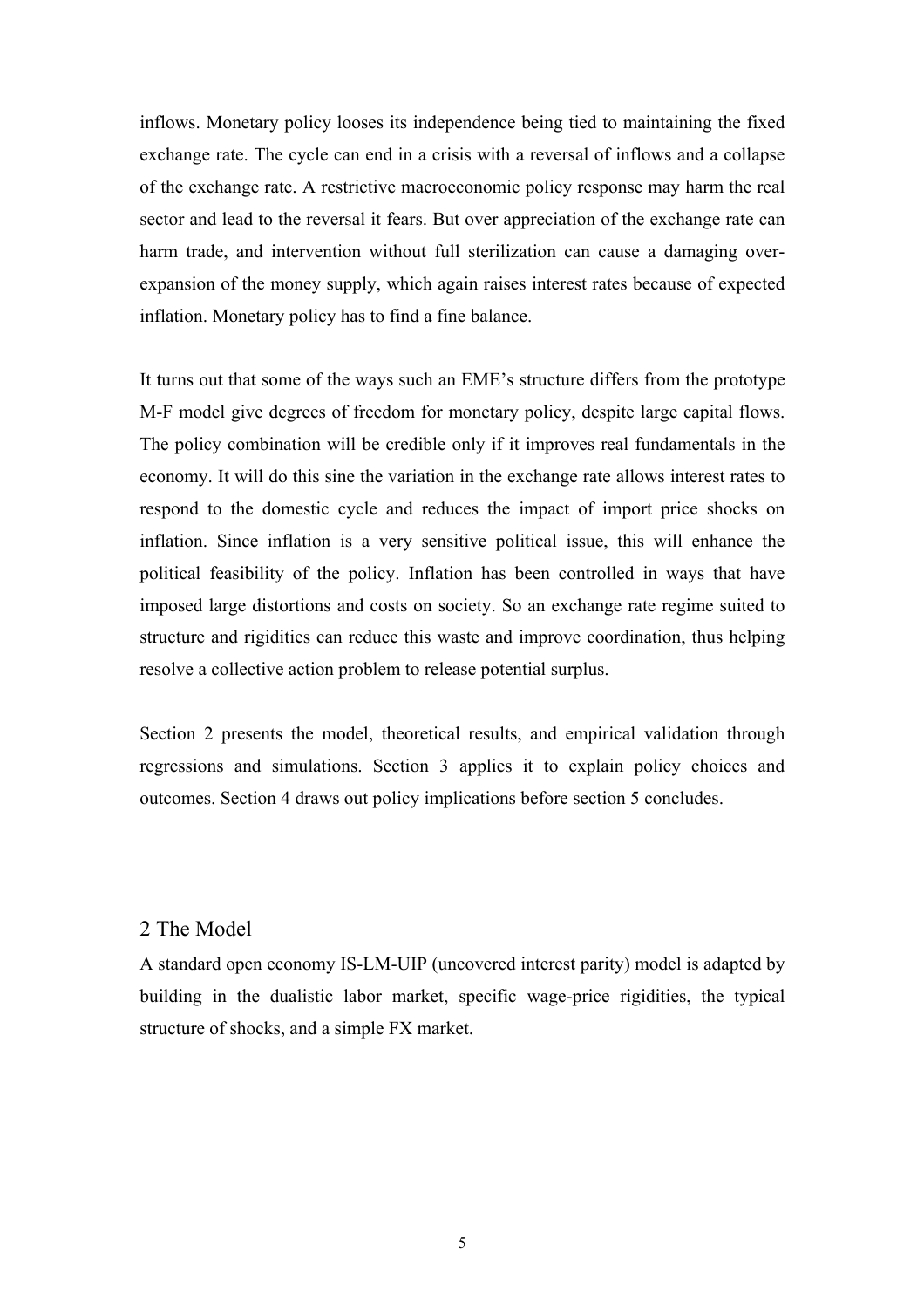#### 2.1. A Macro Structural Model of a Small Open Economy

The building blocks of the model are first, an aggregate demand equation where output, *yt*, responds positively to the real exchange rate and negatively to the real interest rate. All variables are expressed as log-linearized deviations from a mean.

$$
y_{t} = \delta(e_{t} + p_{t}^{*} - p_{t}) - \sigma(i_{t} - (p_{t+1}^{e} - p_{t}))
$$
\n(1)

The nominal exchange rate  $e_t$  is measured in units of foreign currency so that a rise implies a depreciation of the home currency. Since  $p_t$  denotes home country prices and  $p_t^*$  foreign prices, the term in the first bracket gives the real exchange rate. Expected inflation  $\left( p_{t+1}^e - p_t \right)$  subtracted from the nominal interest rate gives the real interest rate in the second bracket. Money market equilibrium gives:

$$
m_t - p_t = \alpha y_t - \phi t_t - v_t \tag{2}
$$

Since the money supply is assumed to target interest rates,  $v_t$  is the composite demand shock plus money supply response. A rise in  $v_t$  will reduce  $i_t$ .

Even without full capital account convertibility, mobile capital flows are assumed to be large enough to equate expected returns from deposits in domestic currency, to those from deposits in foreign currency plus country risk. Since capital account convertibility is limited<sup>[4](#page-5-0)</sup>, domestic residents cannot hold foreign bonds and sovereign bonds are not floated internationally. Therefore the share of foreign bonds in portfolios does not determine the risk premium, which depends on an exogenous country risk plus FX traders' risk<sup>[5](#page-5-1)</sup>, derived to be negatively related to the variance of exchange rates in section 3.4 below. With the foreign interest rate normalized to zero, arbitrage implies that expected depreciation of the exchange rate plus the risk premium  $\rho_t$ , must equal the interest differential:

$$
i_t = e_{t+1}^e - e_t + \rho_t \tag{3}
$$

On the supply side, producer prices are marked up on wages, so producer price inflation responds to nominal wage inflation, lagged output (through pro-cyclical mark-ups) and contemporaneous oil  $(\eta_{t+1})$  or productivity  $(g_{t+1})$  shocks to supply:

 4 This is true of both India and China.

<span id="page-5-1"></span><span id="page-5-0"></span><sup>&</sup>lt;sup>5</sup> BIS forex market data shows that traders dominate forex transactions. Transactions due to trade or investment are a very small percentage of more than dollar trillion forex transactions. Goyal (2005) shows that the latter are much lower in EMEs compared to developed countries, but are growing rapidly.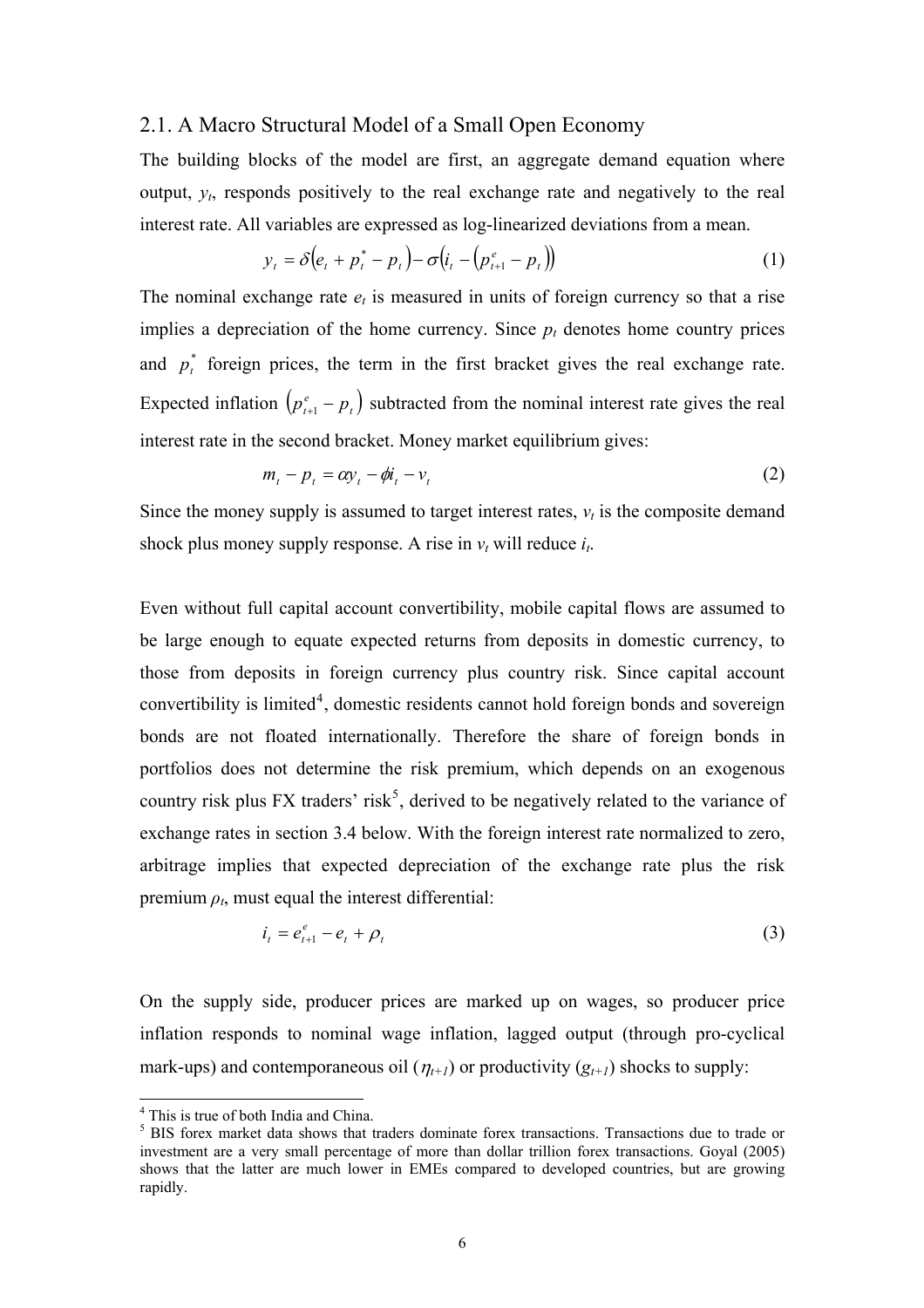$$
p_{t+1} - p_t = (w_{t+1} - w_t) + \psi y_t - g_{t+1} + \eta_{t+1}
$$

(4)

 $\overline{\phantom{a}}$ 

The consumer price index,  $p_t^c$ , is a weighted average of home and foreign prices. Since  $p_t^*$  is normalized to zero,  $p_t^c$  responds directly to  $e_t$ .

$$
p_t^c = \lambda p_t + (1 - \lambda)e_t \tag{5}
$$

Nominal wages respond to lagged inflation in consumer prices so,  $w_t = p_{t-1}^c$ . This feature follows from characteristics of a dualistic labor market where wages may not be indexed to inflation but the low wage level is highly sensitive to food price inflation<sup>[6](#page-6-0)</sup>. Substituting out wages from equation (4) and assuming that productivity is not changing gives:

$$
p_{t+1} - p_t = (p_t^c - p_{t-1}^c) + \psi y_t + \eta_{t+1}
$$
\n<sup>(6)</sup>

With trade liberalization food prices become more closely linked to border prices and the weight of  $e_t$  in equation (5) rises;  $p_t^c$  responds to  $e_t$ ; wages respond to  $p_t^c$ ; and producer prices are marked up on wages. If *w* does not rise, neither will  $p_{t+1}$ , unless there is an adverse supply shock  $\eta_{t+1}$ . The effect of border prices in stabilizing food prices, allows a potential escape from the inflation cum subsidy trap.

The dualistic labor market structure implies that if food prices are stable, supply is elastic since output is below the potential that absorbs the labor slack<sup>[7](#page-6-1)</sup>. If capital is available, specific bottlenecks are alleviated and institutional reforms undertaken shocks to which the supply curve is subject can also be reduced. Foreign inflows relieve constraints on imports of food stocks, fuel oils and capital goods $\delta$ . Moreover new technology makes it possible to bypass some deficiencies in infrastructure while

<span id="page-6-0"></span><sup>&</sup>lt;sup>6</sup> Since there is no cost of living indexation in the large informal Indian labor market (accounting for 80 percent of the work force) nominal wage adjustment is lagged. There are political pressures to keep real wages fixed in terms of food; and pressures from well organized rural lobbies (the share of the rural population still exceeds 70 percent) for high and rising farm support prices. The compromise has been to subsidize both farmers and consumers; the latter through a low price public distribution system. Since the latter is not very effective, protection is not complete, and nominal wages rise with a lag in response to a rise in food prices.

<span id="page-6-1"></span> $<sup>7</sup>$  The Planning Commission (2006, pp.77), India, estimates that 35 million are unemployed and the</sup> labor force will increase by 52-65 million over the next five years because of population growth and more female labour force participation.

<span id="page-6-2"></span><sup>&</sup>lt;sup>8</sup> Stable inflows tend to dominate in labour surplus EMEs. They may even relieve India's pressing infrastructure needs. The Indian Government is trying to find innovative ways to use forex reserves to raise spending on infrastructure, motivated by the Chinese Government's successful large spending in this area. The inability of the private sector to build infrastructure despite inducements has led to an emphasis on public private partnerships.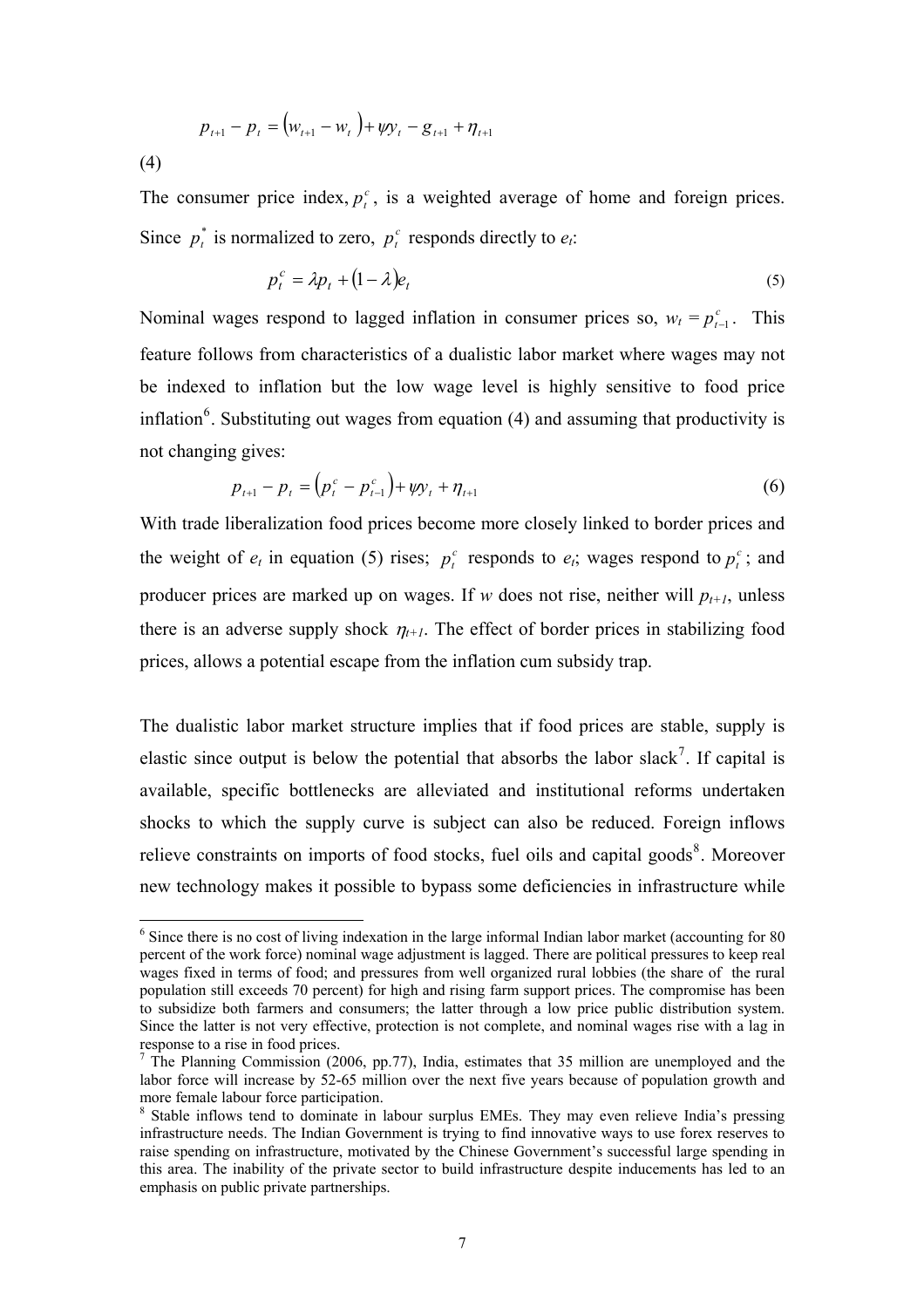easier availability of finance funds its expansion in EMEs. Reduction in bureaucratic rationing and continuing reforms remove rigidities, shorten lags and delays, making supply more elastic. Since the real consumption wage in the informal labour market is around subsistence, firms do not gain from lowering it, since the latter makes productivity fall. The availability of labor implies that, in the short-run and over a horizon exceeding one year, which is long enough for the capital stock to rise, mean output  $\bar{y}$  would lie below potential output  $\bar{y}$ ; there are constant returns to capital<sup>[9](#page-7-0)</sup>. In the short run we consider in the model, if food prices are constant labor cost does not rise; if there is no cost shock, intermediate inputs prices also do not rise; if mark-ups are constant, deviations from mean output are demand-determined with costs remaining constant $10$ .

The effect of money supply on prices comes in through the money market equation (2). An excessive rise in money supply is inflationary, if short-run capacity constraints are reached but not if cost shocks have the dominant effect on prices in the short-run. To the extent money demand becomes unstable with development, money supply has to respond more frequently in order to prevent large fluctuations in interest rates, but the equilibrium condition (2) must continue to hold. Since the policy instrument may be a short interest rate, money supply  $m_t$  can be normalized to zero.

The structure of the EME and its typical shocks allow simplifying assumptions required to derive analytical results. These are relaxed in simulations later. If dualism and rigidities lower the response to price variables in an EME, price elasticities such

 $\overline{a}$ 

<span id="page-7-0"></span><sup>&</sup>lt;sup>9</sup> Aghion et. al. (1999) derive this in a standard Cobb-Douglas production function  $Y = AK^{\beta}L^{1-\beta}$ where Y is the output level, K the capital stock, L labor employed. Normalizing the constant consumption wage  $W/P_t^c = 1$  (where W is the nominal wage and P the price level) and equating it to the marginal product of labor gives a value for L, which when substituted in the production function gives  $Y = A((1 - B)A)^{(1 - \beta)/\beta} K = \tau K$  or the standard AK production function with CRS. Despite rapid growth in India since the late nineties, NSS earnings data show almost constant real wage rates over 1999-2000; only graduates and above saw a sizeable rise in earnings (Planning Commission, 2006, pp. 76-77).

<span id="page-7-1"></span><sup>&</sup>lt;sup>10</sup> Reforms allow faster labor absorption and an upward trend in mean output. Capital accumulation and organizational change over time will raise labor productivity, and increasing competition through opening out will reduce mark-ups. These factors will tend to further reduce inflation until the economy reaches a mature steady state. We abstract from them in order to simplify the analysis, but these factors further support the results.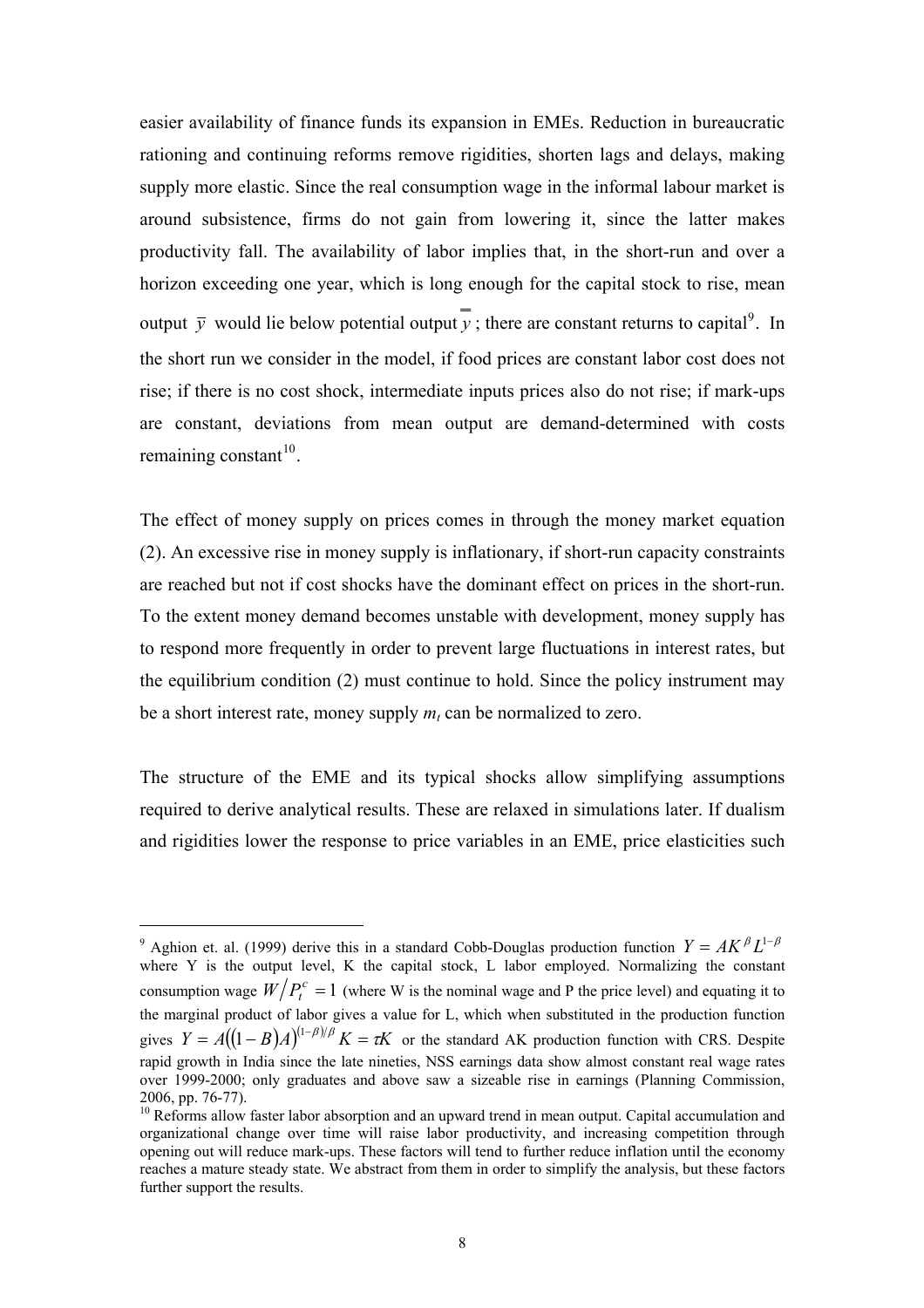as  $\delta$ ,  $\sigma$  may be low. But they would rise with reform<sup>[11](#page-8-0)</sup>. Constant mark-ups and CRS imply that  $\psi \sim 0$ , and the large weight of food in  $P_t^c$  implies that  $\lambda$  is also low. If policy successfully implements limited volatility of the real exchange rate and induces hedging against small variations so that the exchange rate does not have a major impact on trade, we can assume  $\delta = 0$ . The first term or the real exchange rate drops out of equation (1). We assume country risk is constant, and that the central bank credibly commits to limiting the variance of the exchange rate, so that the risk premium is low. Some exchange rate variability induces hedging and reduces the impact of shocks that raise the risk premium. In the analytical derivation we restrict the horizon to 3 periods (a simulation establishes similar results for *n* periods). All agents including the CB have a three period horizon. No trade occurs in the FX market in period 3 since the exchange rate has stabilized. Predetermined variables are set to zero, so  $p_o^c = p_1 = 0$ . All exogenous foreign price variables are also taken to be zero. To model the frequency of supply shocks in an EME, we consider the case of the period 1 monetary policy variable  $v_1$  responding to an expected supply shock in period 2,  $\eta_2$ . As a result it is possible to set  $v_2 = 0$  and  $\eta_1 = 0$ . We drop  $\rho$  from the arbitrage equation since the risk premium is assumed not to change.

The CB has prior knowledge of the supply shock from its close following of trends and understanding of economic structure. In period 1 it learns that an adverse supply shock will impact the economy in period 2 (for example, a poor harvest due to a failure of rains). It responds by lowering interest rates (raising  $v_1$ ) in period 1. It is fully transparent and announces both the expected shock and its action.

Agents anticipate future prices and exchange rates and understand the CB's objective function. Expectations are model consistent and are realized in equilibrium. Therefore equilibrium values can be derived by the method of backward induction, starting with period 2 variables.

 $\overline{\phantom{a}}$ 

<span id="page-8-0"></span><sup>&</sup>lt;sup>11</sup> Ghosh (2002) estimates  $\delta$  =0.114,  $\sigma$  = 0.152,  $\alpha$  = 0.225 and  $\phi$  = 1.420, for the US and OECD countries. Cavoli and Rajan (2004) estimate  $\delta = 0.09$ ,  $\sigma = 0.36$  for Thailand. Thus trade effects are small and of the wrong sign, and interest elasticity is large. Estimates of aggregate demand and supply functions for India, with monthly and quarterly data for the period after 1995, show δ to be insignificant, while  $\sigma$  is large and significant. Aggregate supply shows negative effects of excess capacity and positive impact of external prices on WPI inflation (see section 3.3).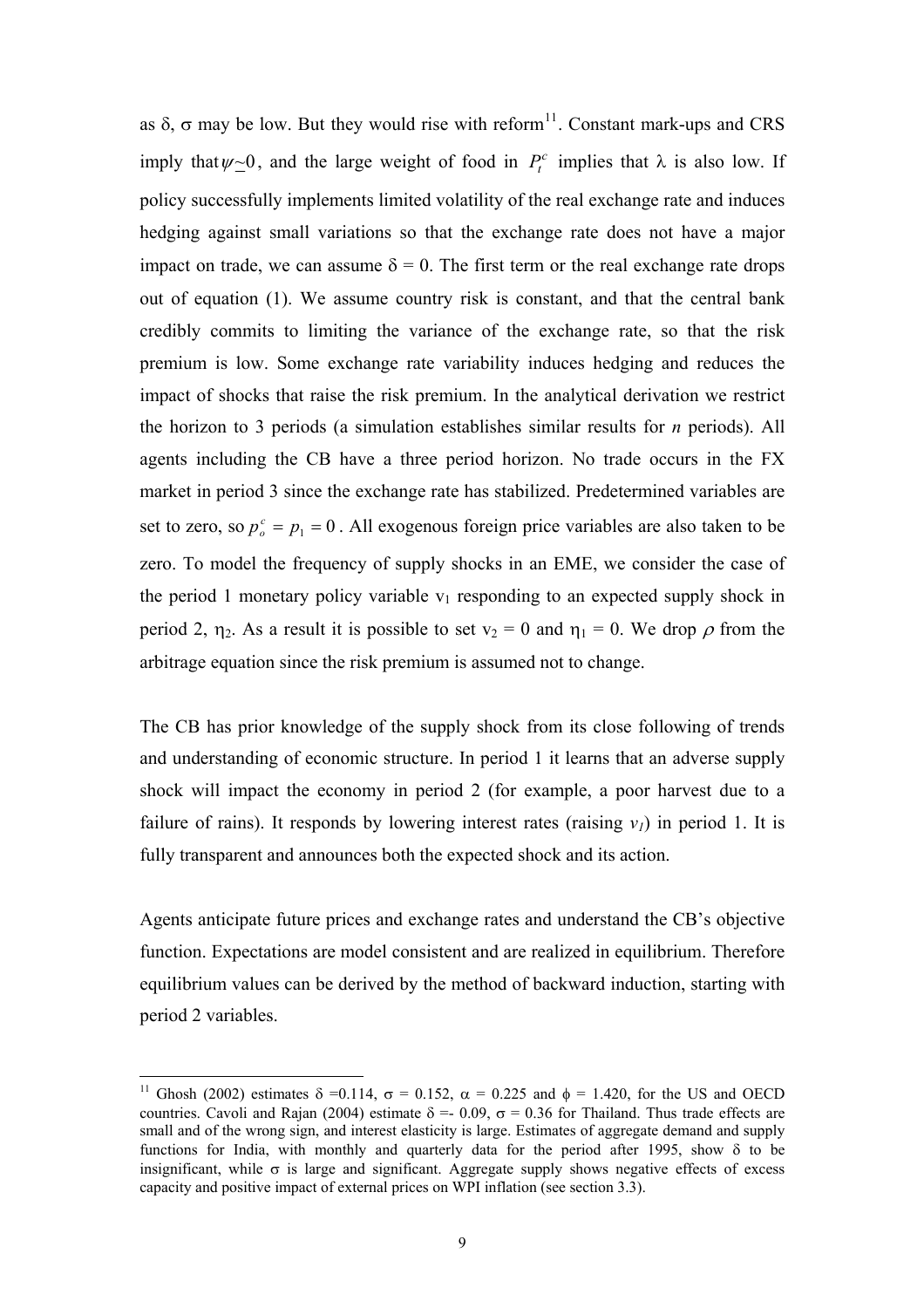The assumptions made give  $i_2 = -e_2$ ,  $p_2 = p_1^c$  since  $e_3 = 0$  because of mean reversion in exchange rates and  $p_1 = 0$ . Also using equations (1) to (5) we can solve for  $y_2$  and  $e_2$  as functions of  $p_2$  the inherited producer price:

$$
e_2 = \frac{(\alpha \sigma - 1)p_2}{(\alpha \sigma + \phi)}
$$
(7)

$$
y_2 = \frac{-\sigma (1+\phi)p_2}{\alpha \sigma + \phi} \tag{8}
$$

Reverting to period 1, the aggregate demand function reduces to:

$$
y_1 = -\sigma \left[ i_1 - p_2^e \right] \tag{9}
$$

The money market equilibrium gives:

$$
i_1 = \frac{\alpha y_1 - v_1}{\phi} \tag{10}
$$

Arbitrage (3) gives, using (10):

$$
e_1 = e_2^e - \frac{(\alpha y_1 - v_1)}{\phi}
$$
 (11)

Price dynamics from the Phillips curve, remembering  $p_o^c = p_1 = 0$  give:

$$
p_2 = (1 - \lambda)e_1 + \psi y_1 + \eta_2 \tag{12}
$$

Since  $\lambda \ge 0$  and  $\psi \ge 0$ , equation (12) simplifies further to  $p_2 = e_1 + \eta_1$ . Substituting for  $e_1$  and  $y_1$  and imposing the condition that  $e_2^e = e_2$  and  $p_2^e = p_2$  so that expectations are realized gives:

$$
p_2 = \frac{(\alpha \sigma + \phi)\phi(1 + \alpha \sigma) \eta_2 + (\alpha \sigma + \phi)v_1}{\phi(1 + \phi + \alpha \sigma(1 + 2\phi + \alpha \sigma))}
$$
(13)

Substituting (13) in the equations for  $e_1$  and  $y_1$  allows us to solve for these variables as functions of the exogenous parameters and shocks. Calling the denominator of Equation (13)  $\phi D$ ,  $y_l$  can be written as:

$$
y_1 = \frac{\sigma \phi(\alpha \sigma + \phi)((1 + \alpha \sigma)\eta_2 + ((\alpha \sigma + \phi) + \sigma \phi D)v_1)}{(1 + \alpha \sigma)D}
$$
(14)

$$
e_1 = \frac{-\left(1 - \alpha \sigma\right) p_2}{\alpha \sigma + \phi} - \frac{\alpha y_1}{\phi} + \frac{v_1}{\phi} \tag{15}
$$

Equation (14) implies that

$$
\frac{\delta y_1}{\delta \eta_2} > 0 \quad \text{and} \quad \frac{\delta y_1}{\delta v_1} > 0
$$

Equation (15) implies that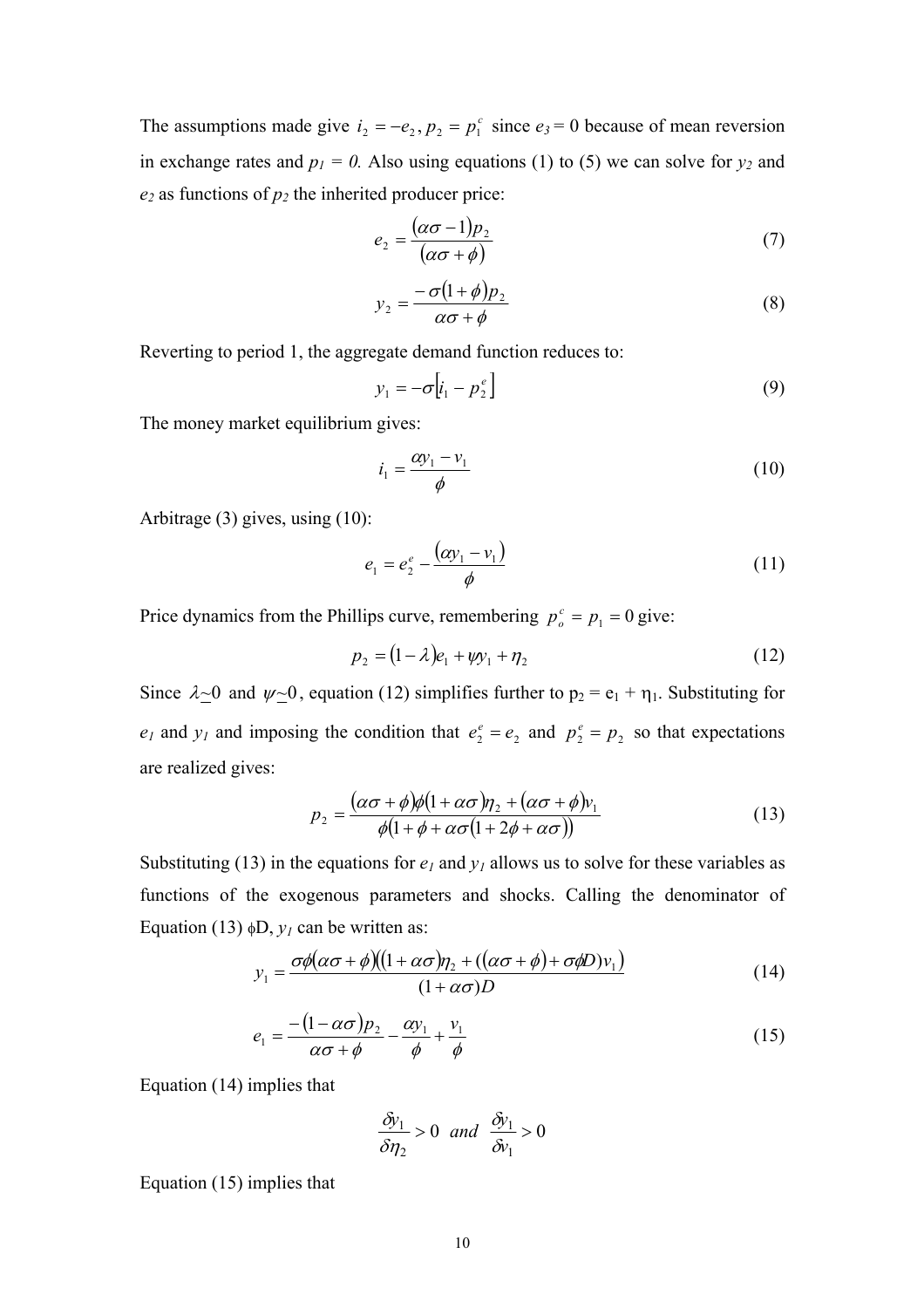$$
\frac{\delta e_1}{\delta v_1} = \frac{\delta e_2}{\delta v_1} - \frac{\alpha \delta y_1}{\phi \delta v_1} + \frac{1}{\phi} < 0
$$
  
< 0 < 0 < 0 > 0  

$$
\frac{\delta e_1}{\delta \eta_2} = \frac{\delta e_2}{\delta \eta_2} - \frac{\alpha \delta y_1}{\phi \delta \eta_2} < 0
$$
  
< 0 < 0

From equations (10) a net fall in  $i_l$  requires  $v_l$  to exceed  $a y_l$  and from equation (11) this implies an expected appreciation of  $e_2$ . The condition for  $e_2$  to actually appreciate  $\alpha$ <sup> $\sigma$ </sup> <1 is also required for  $v<sub>I</sub>$  to rise (Appendix I). The interest elasticity of output and income elasticity of money demand must not be too large. Estimated parameters satisfy these conditions. The response of  $p_2$ ,  $e_2$  and  $y_2$  to the shocks can be readily derived from equations (13), (7) and (8). The signs are collected in Table 1.

The results imply that an anticipatory policy response  $(v_1)$  to a supply shock  $\eta_2$  that lowers period 1 interest rates would raise  $y_1$ , appreciate exchange rates in both periods, thus lowering  $p_1^c$ ,  $p_2^c$  and moderating the rise  $p_2$  and fall in  $y_2$  due to this rise. The policy takes advantage of lags in pricing to neutralize the effect of the supply shock on consumer price inflation, thus lowering the output cost of inflation targeting. In period 2 interest rates rise to cover the expected depreciation required for mean reversion. The nominal appreciation in the exchange rate is what counters the effect of the supply shock on inflation. The exchange rate appreciates despite the rise in money supply because the rise in  $y$  raises money demand. The anticipated rise in  $p_2$  together with the fall in  $i_l$  lowers the real interest rate and stimulates  $y_l$ , but the rise in  $p_2$  is itself moderated by the anticipated appreciation.

| Table 1: Response of variables to shocks |       |               |  |               |  |  |
|------------------------------------------|-------|---------------|--|---------------|--|--|
| Variables                                | $p_2$ | $e_1 = p_1^c$ |  | $e_2 = p_2^c$ |  |  |
| <b>Shocks</b>                            |       |               |  |               |  |  |
|                                          |       |               |  | -             |  |  |
|                                          |       |               |  | -             |  |  |

It is possible to extend the results to explore how outcomes are affected if the CB does not fully share its prior information on  $\eta_2$  with the public in period 1. Then period 2 inflation may not be fully expected. But sharing information will benefit the CB if expected period 2 inflation lowers the real interest rate and stimulates output.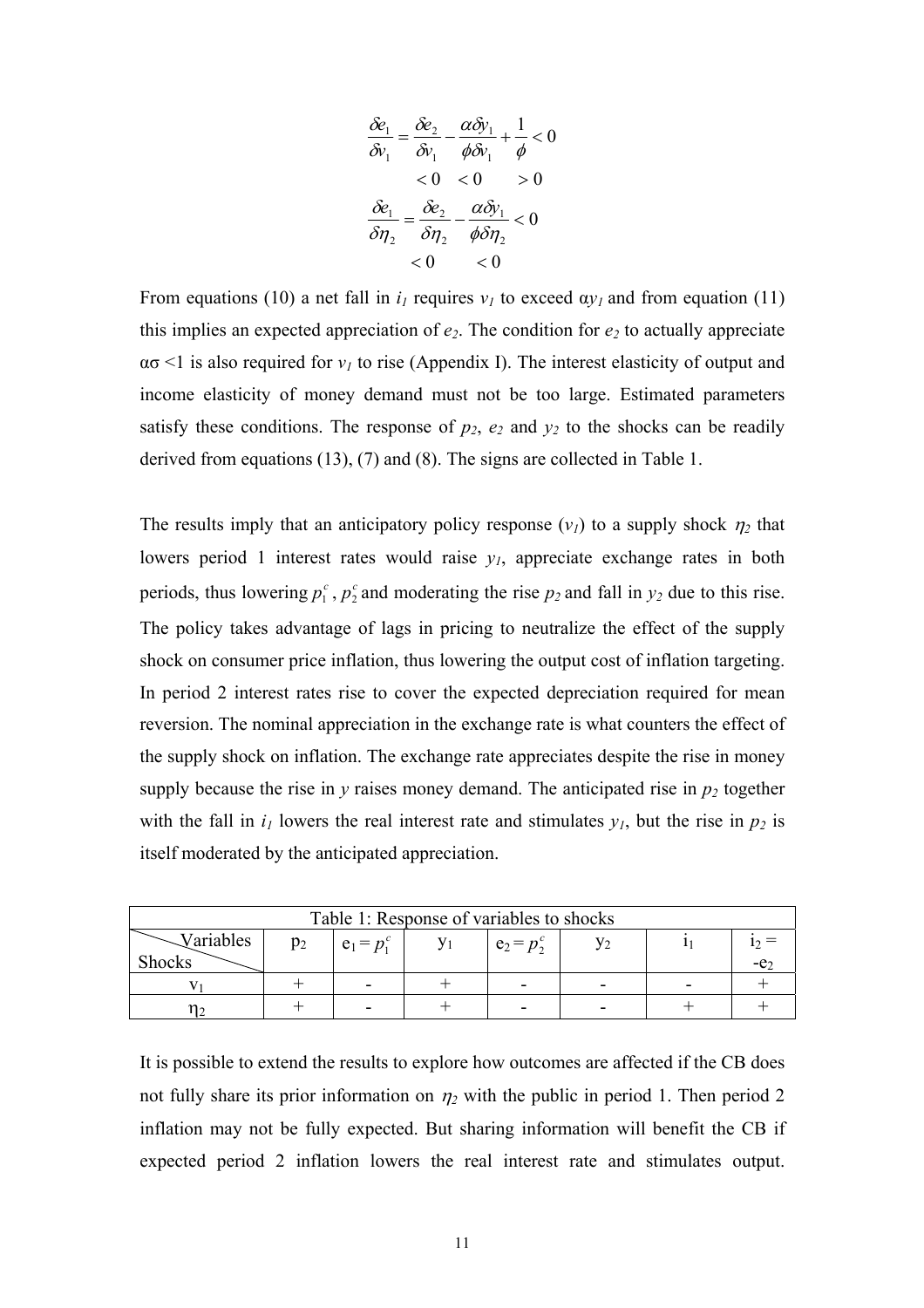Expected inflation rises because producer prices adjust only with a lag. The CB does not have an inflation bias because in the labor market structure postulated, a surprise fall in real wages lowers labor productivity and therefore does not lead to a rise in labor demand and output. Moreover, in a low per capita income EME, inflation is a sensitive political issue. So the CB is strongly motivated to keep inflation low. All this implies that the full information equilibrium is sub game perfect, optimal and credible, with the private sectors' expectations of inflation fully realized.

The output cost is low for this strategy of inflation reduction since appreciation will shift down the supply curve reducing inflation, and the rise in demand will raise output, for the combination of shocks  $v_1$  and  $\eta_2$ . Interest rates rise in period 2 to cover the expected depreciation of the exchange rate back to its equilibrium value, thus negatively impacting period 2 output. But this effect will be lowered to the extent the equilibrium exchange rate itself appreciates, and the CB tends to smooth interest rates. The latter allows a small change in interest rates to have a large impact as forward looking agents factor in future movements in the same direction.

It also helps achieve one of the aims of reform to bring down the large gap that exists between domestic and world interest rates, since CBs worldwide tend to smooth interest rates. The interest gap can be further factored as  $i - \overline{i} + \overline{i} - i^*$ , with average domestic interest rates exceeding international. Exchange rate policy can contribute to shrinking the latter gap. When the economy reaches maturity *i* would be tied down by world inflation and real interest rate.

We put lowering the interest differential in the CB's objective function to capture its aim of reducing the deviation of output below potential, and smoothing interest rates. Inflation also reduces the CB's utility, U, and the weight  $w$ , on the loss due to inflation is high:

$$
U = Max_{V_1} - \frac{1}{2} \left\{ \sum_{t} (i_t - i^*)^2 + wp_2^2 \right\}
$$

As *w* rises the objective function reduces to the pure domestic inflation targeting case. Inserting equilibrium values of the variables in the CB's objective function and differentiating with reference to  $v_1$ , gives the optimal value  $v^*$  of the policy variable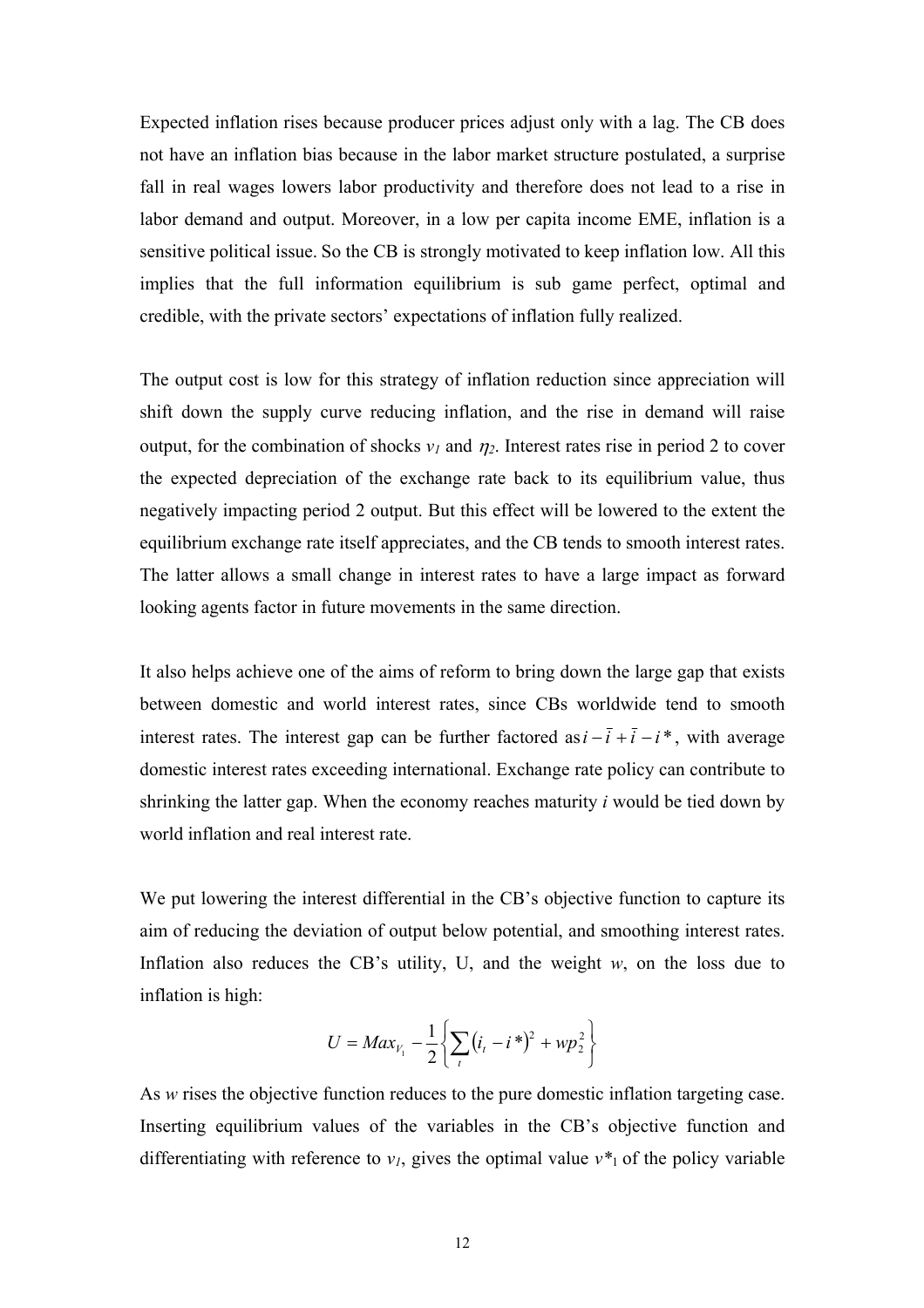$v_1$  (See appendix I). The optimum rises with  $\eta_2$  and falls with *w*, the weight on inflation in the CB's loss function<sup>[12](#page-12-0)</sup>. A rise in  $v_l$  to  $v^*$  lowers the CB's loss, or increase its welfare.

#### 2.2. Simulations

 $\overline{\phantom{a}}$ 

Simulations allow us to get results with the full optimization model<sup>[13](#page-12-1)</sup>, without imposing any zero restrictions. They also allow us to move away from the assumption of only 3 periods. The results are similar to those from the analytical derivations documented in Table 1, but with more smoothing over time. Sensitivity analysis makes it possible to calibrate to benchmark parameter values, which turn out to be close to estimated values for India (section 3.3) and for Asian EMEs (see footnote11).

The simulations are run for 12 periods with equal unit weights put on the variables in the loss function which are taken as  $p$  and  $y$ . Nine of the simulations (g1 to g9) are reported in Charts 1 and 2.

Each row in the charts reports the optimal response of  $p$ ,  $p^c$ ,  $y$ ,  $e$  and  $v$  respectively to a period one shock. Since the variables are measured in log deviations from steady state values, a shock leads to a diversion from zero with adjustment back towards equilibrium over time. In Chart 1 the range of variation on the y-axis is –0.2 to 0.2, and in Chart  $2 -0.1$  to 0.1. For the first eight simulations, the shock is a cost shock  $\eta_1$ , and for the last simulation, it is a positive demand shock to *y*. Benchmark values resulting from the sensitivity analysis are  $\alpha = 1$ ;  $\sigma = 0.4$ ;  $\phi = 0.6$ ;  $\lambda = 0.5$ ;  $\psi = 0.1$ ;  $\theta =$ 0.1;  $\delta = 0.1$ ; and the variance of the period 1 shock is taken to be 0.1<sup>2</sup>. The parameter θ picks up the effect of lagged output on producer prices *p* in equation 4. Since *v* now adjusts gradually over the 12 periods the responses of the other variables are also smoothed over this period.

<span id="page-12-0"></span><sup>&</sup>lt;sup>12</sup> Substituting  $\eta^e_{2} = \theta \eta_2$  in the CB's loss function, where  $\theta$  is the information disclosure, differentiating with respect to  $\theta$  gives the solution for  $\theta^*$  or the optimal degree of information disclosure, although we

<span id="page-12-1"></span>are abstracting from this by assuming full information disclosure.  $\theta^*$  falls with  $\eta_2$  and rises with  $v_1$ .<br><sup>13</sup> The simulations modified a GAUSS code for solving for optimal monetary policy under discretion. made available by Paul Soderlind on his website [http://home.tiscalinet.ch/paulsoderlind](https://outlook.cgu.edu/exchweb/bin/redir.asp?URL=http://home.tiscalinet.ch/paulsoderlind). I thank Ramkishen Rajan and Tony Cavoli for suggesting this code.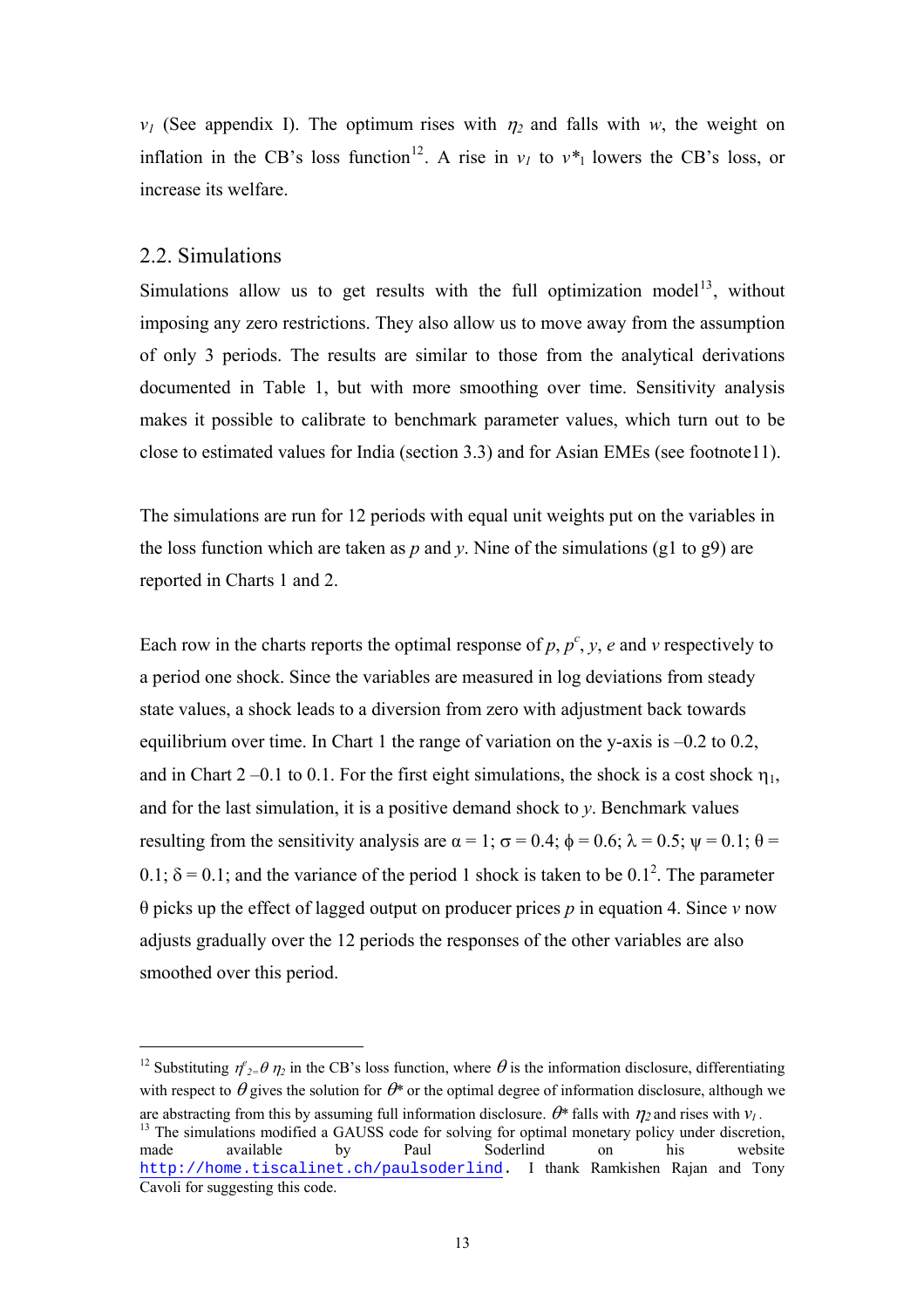Chart 1, in g1 (row 1),  $\psi$  and  $\delta$  are 0 as in the analytical derivations. The basic pattern of a price shock leading to a rise in  $v$ , appreciation, fall in  $p^c$ , rise and then reversion in  $y$  and  $p$  is established. After the initial jump away from zero, and some adjustments in the early periods there is not much change over the course of the 12 period simulations.



**Chart 1: Impulse responses (simulations g1 to g4)** 

Each row except the last (g9) reports the effect of a period one cost shock of size  $0.1^2$  on p, p<sup>c</sup>, y, e and v. In g1 (row 1) the parameter values are  $\alpha = 1$ ;  $\sigma = 0.6$ ;  $\phi = 0.6$ ;  $\lambda = 0.5$ ;  $\psi = 0$ ; δ = 0. In g2 (row 2) the changes are  $\psi = 0.1$ ;  $\delta = 0.1$ ; g3 (row 3) changes  $\delta$  to 0.3, other parameters as in g2; g4 (row 4) has  $\psi =$  $0.2$ ;  $\delta = 0.1$ .

In g2 (row 2), positive coefficients for  $\psi$  and  $\delta$  moderate the rise in v, and the resulting appreciation. The rise in  $y$  and fall in  $p^c$  is less, and  $p$  rises more in the first few periods and then rises less. For all variables there is more change during the period of the simulation, and mean reversion is established. But the basic pattern remains intact in the more general model. The results are sensitive to the elasticity of export demand. In g3 (row 3), as  $\delta$  is raised to 0.2, the pattern changes. There is a fall in *v*, a smaller appreciation, fall in *y*, rise in both *p* and  $p^c$  in response to a cost shock.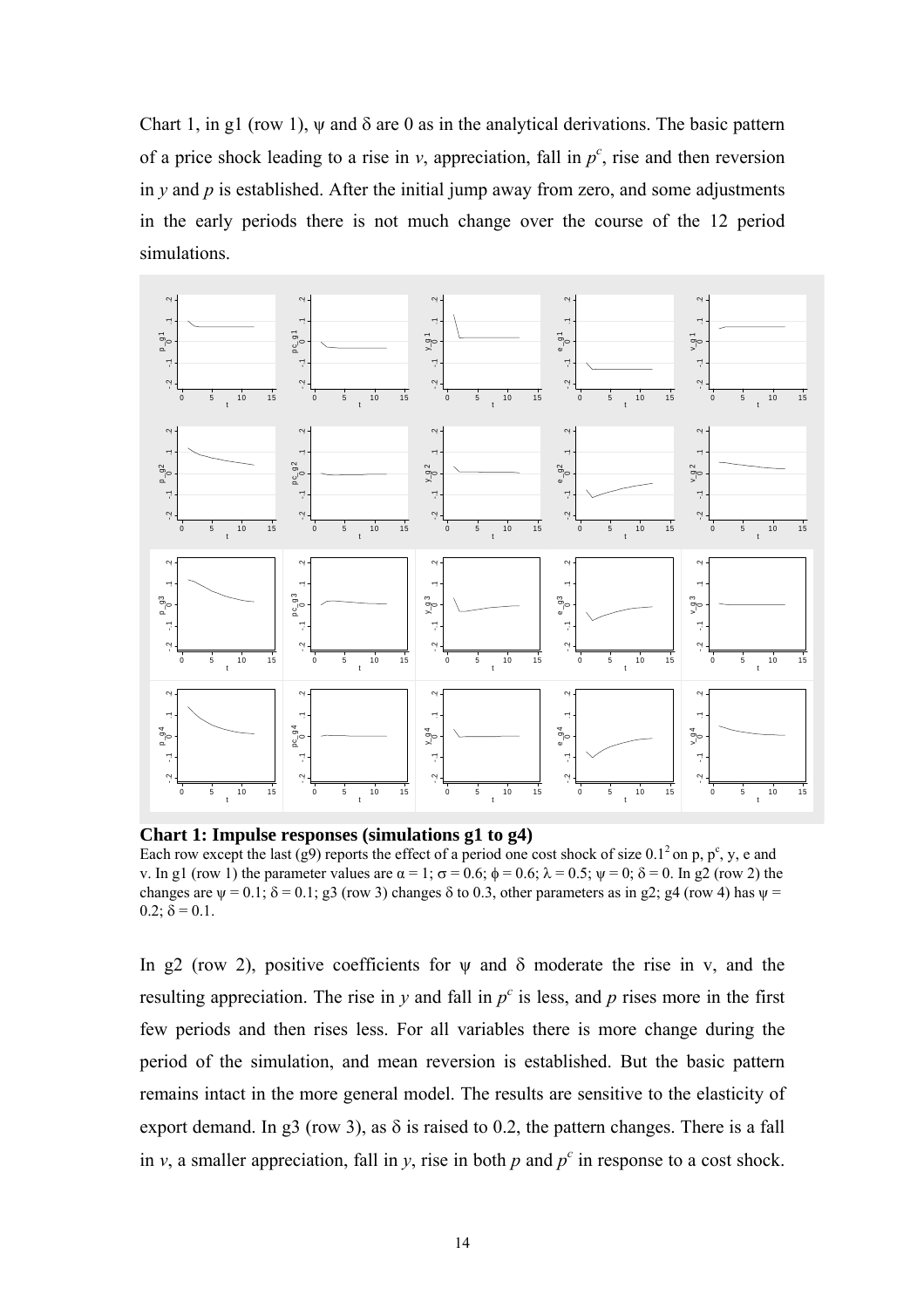But estimation rarely finds  $\delta$  to exceed 0.1, and for  $\delta = 0.1$  the basic pattern continues to hold.

A higher effect of *y* on *p*, or a rise in  $\psi$  and  $\theta$  to 0.2 in g4 (row 4), leads to a smaller rise in  $v$ , a smaller appreciation, a small fall in  $y$ ,  $p<sup>c</sup>$  now remains positive through out, while *p* is first higher and then lower compared to the benchmark.

In Chart 2, g5 (row 1), a fall in the interest elasticity of aggregate demand  $\sigma$  by 0.2 to 0.4 makes  $\nu$  rise slightly less initially and then slightly more, with appreciation echoing this pattern. The rise in *y* is less;  $p^c$  is less negative, and *p* higher. Since the value of 0.4 is closer to empirical estimations we take this as our benchmark. The basic pattern of response to a cost shock, including initial appreciation followed by depreciation, continues to be the same.

The results are not sensitive to changes in the parameters of the money demand function, since v adjusts fully to compensate. Row 2 (g6) and 3 (g7) show the results of a change in the interest elasticity of money demand, φ, first to 0.4 and then to 0.7. If φ is lower, *v* has to rise more and is equally effective.

A simulation with no cost shock and a positive demand shock to output of standard deviation 0.1, (g9, row 5) leads to a fall in money supply leading to a fall in output after the period 1 rise. The exchange rate now depreciates;  $p^c$  is positive, and  $p$ negative. The pattern of response of variables is now different.

We can safely conclude a *rise in money supply, after a supply shock, minimizes the CB's loss function. It leads to an appreciation, which lowers prices, while output rises initially. Mean reversion occurs gradually.*

But CBs are worried about overreaction in foreign exchange markets affecting exchange rates. Therefore we analyze the response of FX traders to such a policy package in section 3.4, after seeing how far estimation with Indian data supports critical parameter values assumed in section 3.3.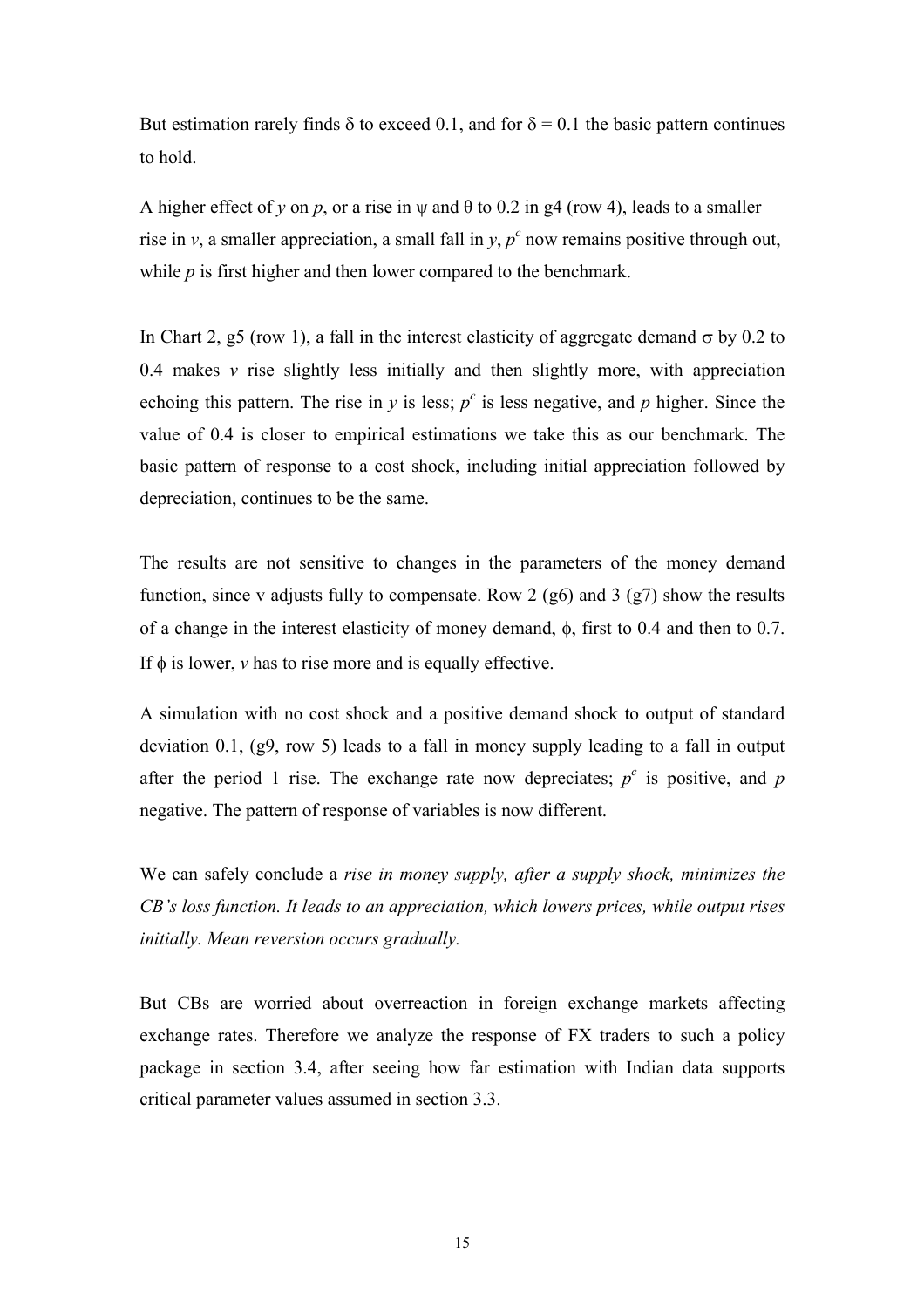

**Chart 2: Impulse responses contd. (simulations g5 to g9)**

g5 (row 1) is the benchmark for all the simulations in this figure. The parameter values are  $\alpha = 1$ ;  $\sigma =$ 0.4;  $\phi = 0.6$ ;  $\lambda = 0.5$ ;  $\psi = 0.1$ ; δ = 0.1. The change here is a lower σ. In g6 (row 2), φ is reduced to 0.4. In g7 (row 3),  $\phi$  is increased to 0.7; g7 changes  $\delta$  to 0.3, with other parameters as in g6. In g8 (row4)  $\delta$  $= 0.2$ ; g9 (row 5) has a positive output shock of variance  $0.1<sup>2</sup>$ , no cost shock, and other parameters as in g5.

# 2.3 Estimation

Estimation of aggregate demand and supply for India are reported in Table 2. The data is for the period 1995-2004, sourced from the IFS (IMF) and RBI ([www.rbi.org.in](http://www.rbi.orb.in/)). All variables are transformed as changes in log values, except interest rates, and are all stationary. Unit root tests are reported in tables 3 and 4 in appendix II.

Parsimonious specifications as close as possible to the theoretical specifications are estimated with both monthly and quarterly data. Given this the R-squared, F and t statistics are good. To estimate aggregate supply, the log change in wholesale prices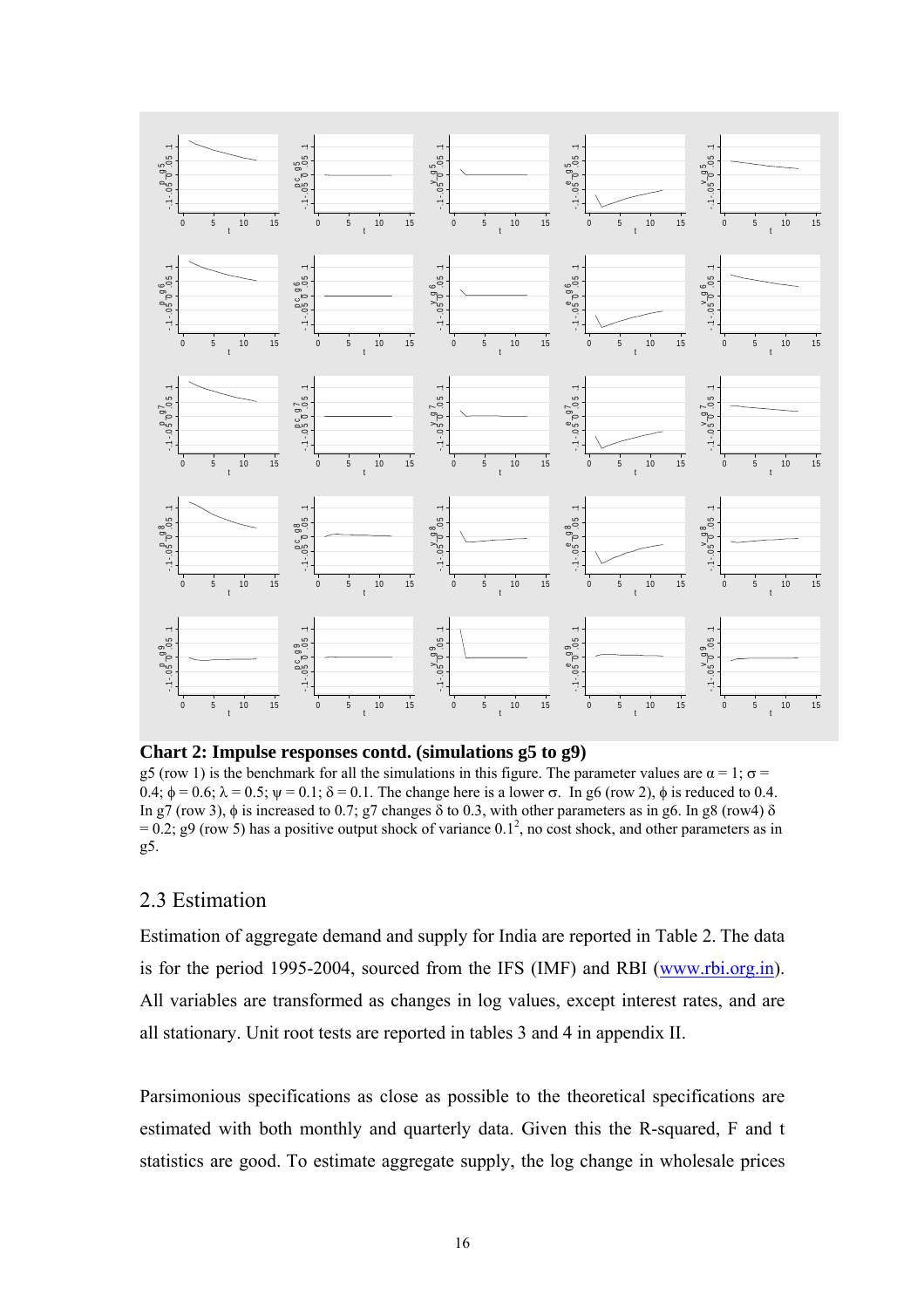dwpi t is regressed on log-lagged change in the consumer price index dcpi  $t$  2, US consumer price index duscpi, oil prices doil, a measure of potential output diippot, and a constant term, using monthly data.

|               |                          | <b>AGGREGATE DEMAND</b>     | <b>AGGREGATE SUPPLY</b>  |                          |  |
|---------------|--------------------------|-----------------------------|--------------------------|--------------------------|--|
|               | <b>MONTHLY</b>           | <b>QUARTERLY</b>            | <b>MONTHLY</b>           | <b>QUARTERLY</b>         |  |
|               | diip t                   | dip t                       | dwpi t                   | dwpi t                   |  |
| diip t 1      | $-0.496***(-5.88)$       | $-0.362***(-2.32)$          | $\overline{\phantom{a}}$ | --                       |  |
| Cmr           | $1.464*(1.42)$           | $-1.058***(-2.26)$          | u.                       | --                       |  |
| $dz$ t $l$    | $-0.583$ $(-0.02)$       | $-0.336$ $(-1.07)$          | $-$                      | $-$                      |  |
| dreallr       | $1.39***(2.67)$          | ω.                          | --                       |                          |  |
| dwpi t        | $-0.963*(-1.36)$         | $-1.396*(-1.48)$            |                          | --                       |  |
| constant      | $-0.744(-0.73)$          | .025(1.15)                  | $0.161**$ (1.81)         | $-.004(0.45)$            |  |
| realcmrqr     | $-$                      | $\overline{1.099***$ (2.33) | $-$                      | $\overline{\phantom{a}}$ |  |
| dcpi t 2      | $\overline{\phantom{a}}$ | $\overline{a}$              | $0.403**$ (1.85)         | $-0.138**(-1.80)$        |  |
| diippot       | --                       | $\overline{\phantom{a}}$    | $-0.025***(2.24)$        | $-$                      |  |
| doil          | $-$                      | $-$                         | $-0.013**(-1.90)$        | $\mathbf{L}$             |  |
| duscpi        | $-$                      | ÷-                          | $1.026***(4.34)$         | $\overline{a}$           |  |
| dgdpq pot     |                          |                             |                          | $-0.025**(-1.95)$        |  |
| No. of obs    | 115                      | 37                          | 115                      | 36                       |  |
| F(5,109)      | 9.58                     | $-$                         | --                       | --                       |  |
| F(5,31)       |                          | 5.94                        | $-$                      | $-$                      |  |
| F(4,110)      | --                       | --                          | 7.52                     | --                       |  |
| F(2,33)       | --                       | $-$                         | $-$                      | 4.49                     |  |
| Prob>F        | 0.00                     | 0.0006                      | 0.00                     | 0.0189                   |  |
| R-squared     | 0.3053                   | 0.4894                      | 0.2147                   | 0.2139                   |  |
| Adj.R-squared | 0.2734                   | 0.4070                      | 0.1861                   | 0.1662                   |  |
| Root MSE      | 4.0214                   | .03993                      | .55484                   | .00832                   |  |

**Table 2: Aggregate Demand and Supply in the Indian Economy** 

Note: t statistics in brackets; \*\*\*\*,\*\*,\*,\* indicate 1%, 2.5 %, 5%, 10% significance levels respectively

For quarterly data the potential output variable, dgdpq\_pot, is based on gross domestic output, for which data is available on a quarterly basis, rather than the index of industrial production used with monthly data. Since there are only 36 observations with quarterly data, insignificant variables are dropped so that the F statistic and the overall regression are significant. To estimate aggregate demand log change in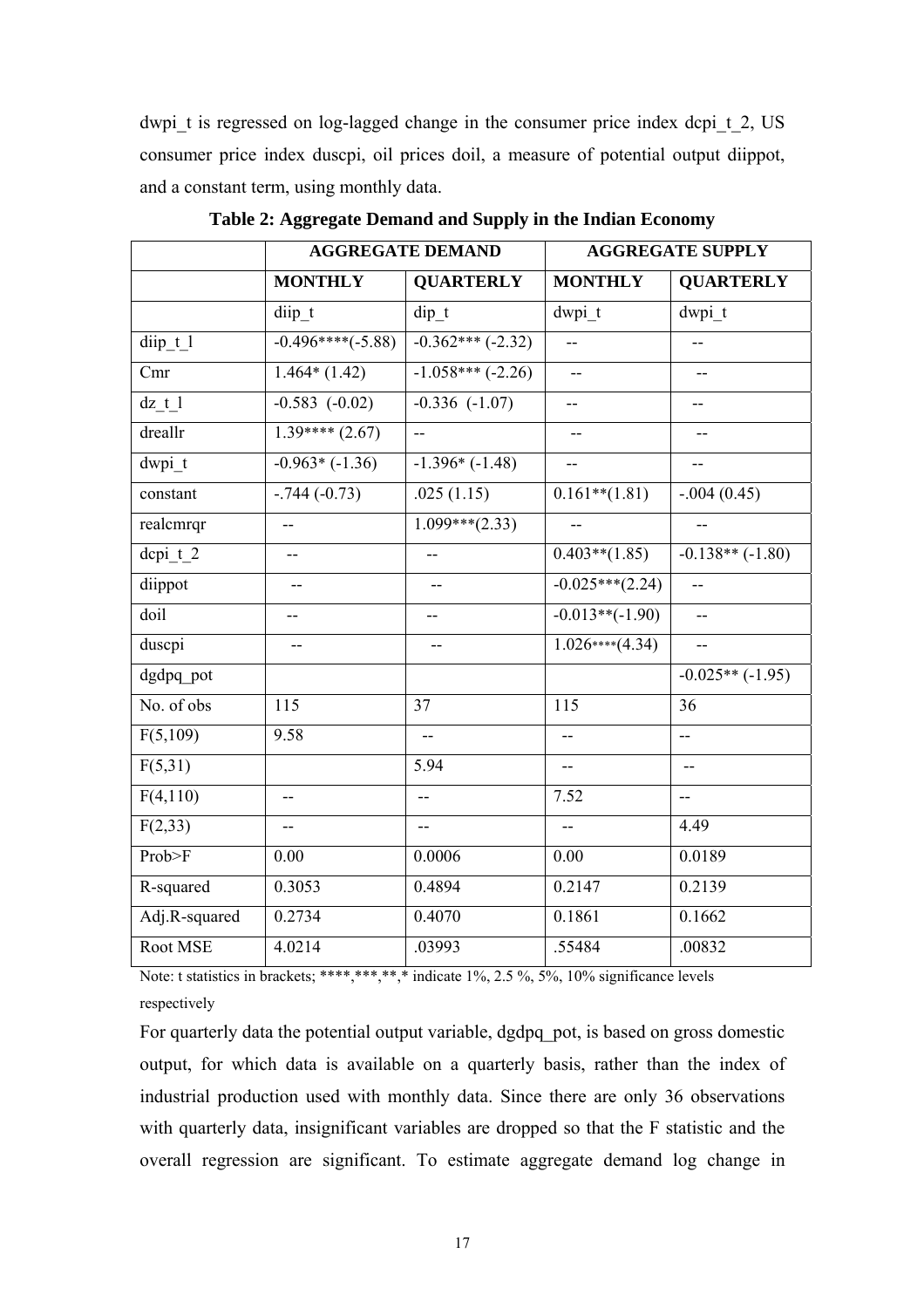industrial production, diip t, is regressed on its own lagged value, diip t 1, the log change in wholesale prices, dwpi\_t, the call money rate, cmr, the real long-run loan interest rate, reallr, or the realcmr for quarterly data, one period lagged real depreciation dz t 1, and a constant term.

Results are similar for both data sets. They validate the assumptions made in the theoretical section. Interest rate elasticity of output demand is high and real depreciation does not significantly affect output demand. Since India's prices and interest rates are still administered to some extent the real long rate has a positive coefficient, while that on inflation is negative. This suggests that inflation is largely due to cost-push factors and has a negative effect on demand. Since long nominal rates do not adjust rapidly, real interest rates are low when inflation is high and demand is low, explaining the positive coefficient on real rates. Potential output has significant negative coefficient in both the estimated aggregate supply, suggesting that excess capacity made supply elastic in this period. Aggregate supply curve shows the effect of lagged consumer prices on wholesale price inflation, with some evidence of mean reversion in the quarterly estimate. Nominal exchange rates are not significant but may be affecting prices through the lagged CPI. Other external prices have a direct impact.

| Table 3: GMM Estimation, Aggregate Supply (monthly) with Forward-Looking |                      |                       |  |  |
|--------------------------------------------------------------------------|----------------------|-----------------------|--|--|
| <b>Variables</b>                                                         |                      |                       |  |  |
|                                                                          | $depi_t-1$           | $dwpi_t-1$            |  |  |
| constant                                                                 | $-0.48(-0.51)$       | $0.46****(3.99)$      |  |  |
| depi t                                                                   | $0.67***(5.57)$      |                       |  |  |
| $d$ cpi $t-2$                                                            | $0.36$ **** $(4.13)$ |                       |  |  |
| $dz$ t-1                                                                 | $-16.83$ ****(-2.87) | --                    |  |  |
| dwpi t                                                                   |                      | $-0.08(-0.43)$        |  |  |
| $d$ cpi $t-4$                                                            |                      | $-0.12*(-1.50)$       |  |  |
| doil t-2                                                                 |                      | $0.02****(3.00)$      |  |  |
| $dprod$ t-1                                                              |                      | $-0.02$ *** $(-2.15)$ |  |  |
| No. of Observations                                                      | 113                  | 111                   |  |  |
| F(3,109)                                                                 | 36.21                |                       |  |  |
| F(4,106)                                                                 |                      | 4.43                  |  |  |
| Prob > F                                                                 | 0.00                 | 0.00                  |  |  |
| Centered $R^2$                                                           | 0.32                 | 0.11                  |  |  |
| Uncentered $R^2$                                                         | 0.48                 | 0.38                  |  |  |
| Hansen J statistic                                                       | 7.52                 | 11.44                 |  |  |

Note: t statistics in brackets; \*\*\*\*, \*\*\*, \*\*, \*\* indicate  $1\%$ ,  $2.5\%$ ,  $5\%$ ,  $10\%$  significance levels

respectively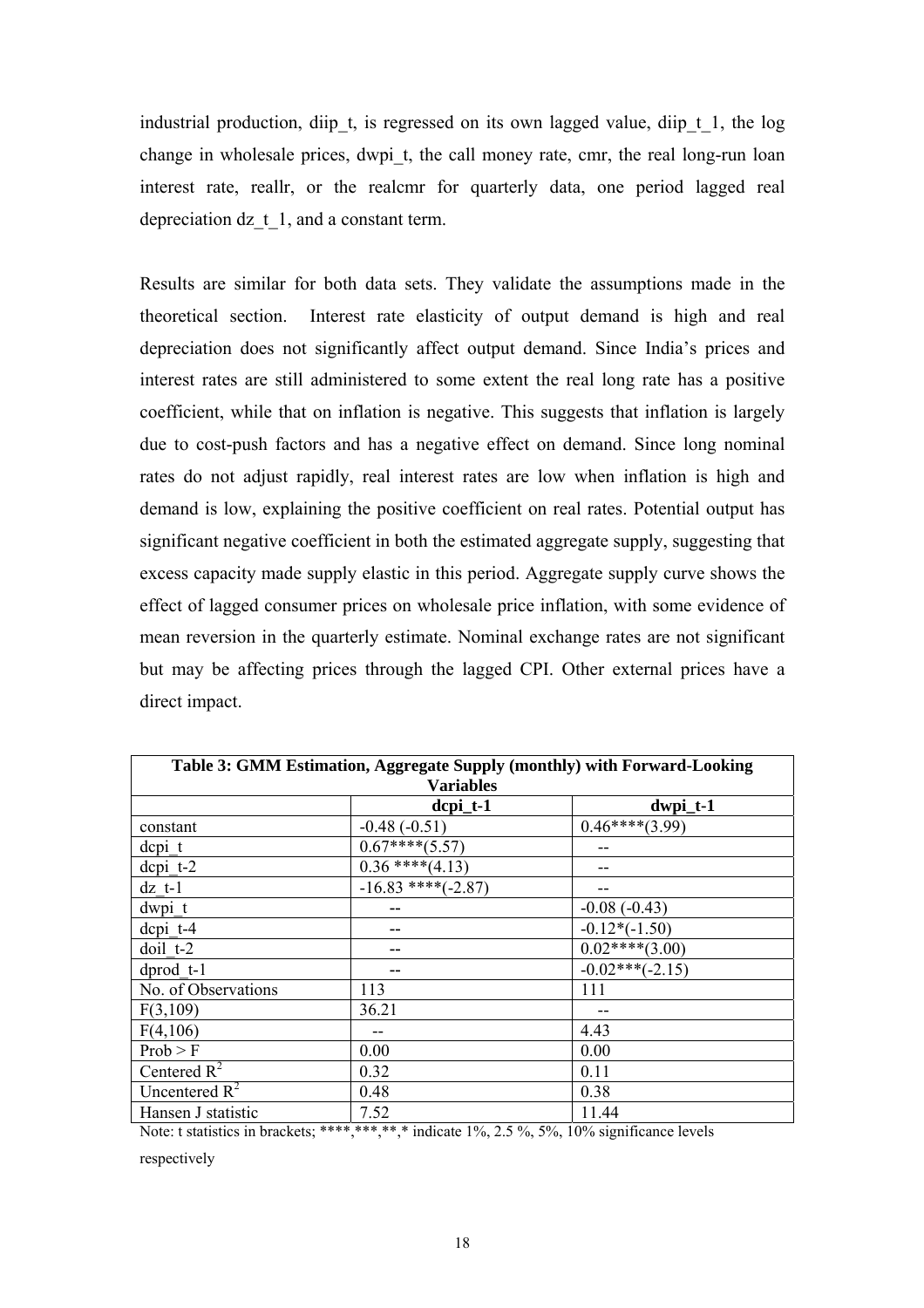GMM estimates of monthly aggregate supply reported in Table 3, with forwardlooking variables, instrumented with a large number of lagged variables, confirm the above picture. They clearly show that while consumer prices are forward-looking, producer or wholesale prices are not as modeled in section 2. External prices and improvements in productivity impact inflation from the supply-side.

#### 2.4. FX traders and strategic interaction with the Central Bank

FX traders arbitrage across currencies in response to expected profits. This can cause fluctuations in the exchange rate. Will supporting a transparent exchange rate objective of the CB be profitable for traders, after an announced policy response to a supply shock? A trader's utility is a negative exponential of wealth W, with  $\theta$  as the constant coefficient of absolute risk aversion. Their wealth is derived from trading profit and is normally distributed:

$$
u(W) = -\exp(-\theta W) \tag{16}
$$

It follows that their preferences, or the objective function, they maximize for period 1, can be represented as a simple function of the mean and variance of trading profit.

$$
\max_{D^i} - \left[ e_2^e - e_1 \right] D^i - \frac{\theta}{2} \operatorname{var}_1 \left( e_2^e - e_1 \right) D^i \tag{17}
$$

Trading profits are given by the quantity transacted into the expected change in the exchange rate. The net demand function for period 1 obtained from maximizing (17) is:

$$
D(e_1, i) = \frac{-\left(e_2^e - e_1\right)}{\theta \text{ var}_1 \ e_1} \tag{18}
$$

Thus risk aversion implies that net demand is an inelastic function the expected change in the exchange rate in that period. It rises with expected appreciation and falls with expected depreciation, and with the variance of the exchange rate. It is lower if  $\theta$ is high. Summing over *i* traders of measure unity gives total market net demand  $D(e_1)$ in period 1.

$$
D(e_1) = \int_0^1 D(e_1, i)di
$$
 (19)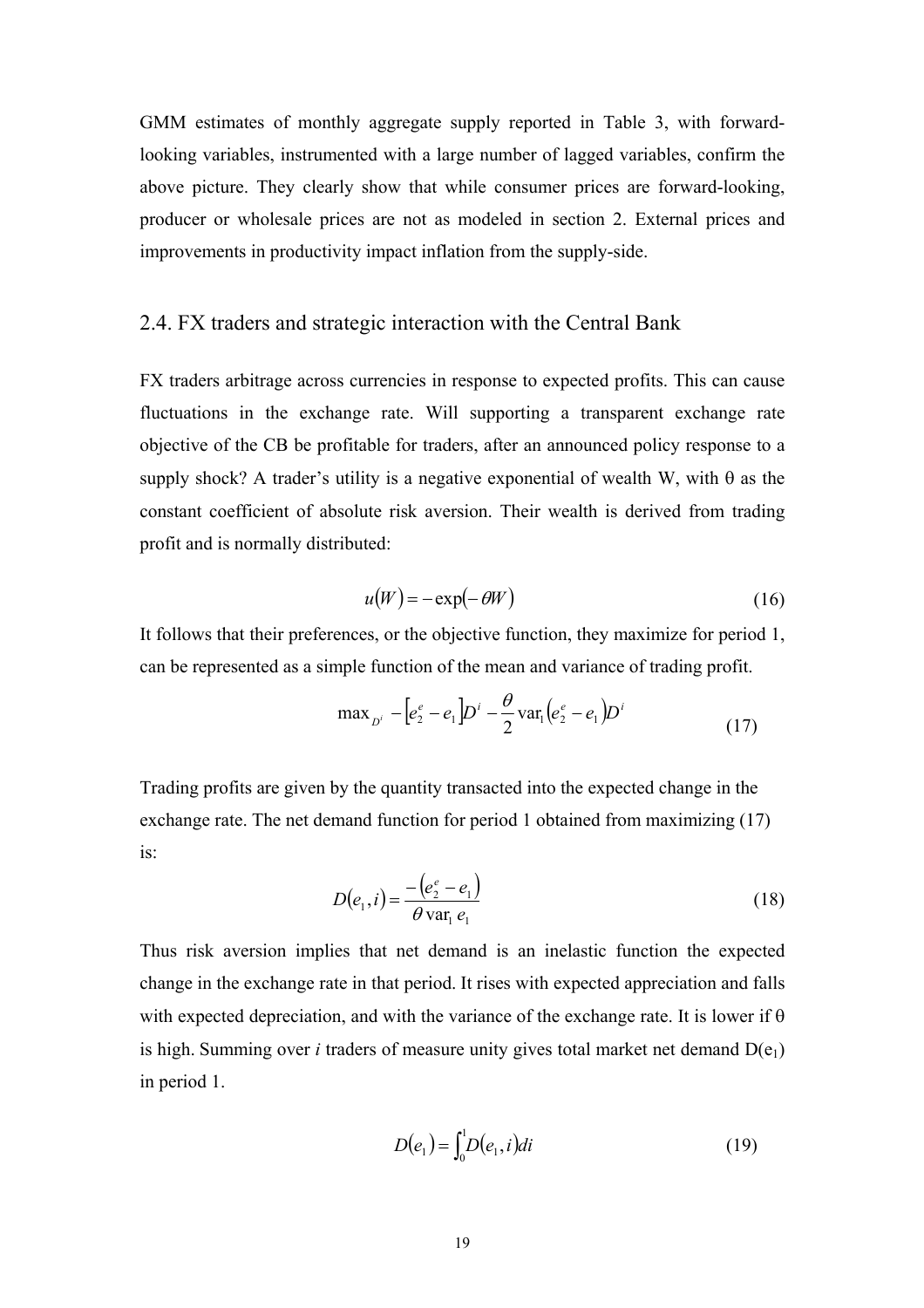Markets must clear in equilibrium so that net demand equals net supply:

$$
S(e_1) = D(e_1)
$$

Substituting the values of  $e_2$  and  $e_1$  from equations (7) and (15) respectively, net demand becomes:

$$
D(e_1, i) = \frac{((v_1 - \alpha y_1)/\phi)}{\theta \operatorname{var}_1 e_1}
$$

Traders expect to profit from the appreciation in period 2, which will occur if optimal monetary policy is chosen in response to the expected supply shock. Net demand for the home currency rises in period 1 and causes the expected appreciation, even without CB intervention in FX markets. Similarly expected appreciation in period 1 (equation 15) will raise net demand in period zero and cause the appreciation. Some traders who need to unwind their positions in order to rebalance portfolios will sell as the majority buy. Net sales in the next period will cause the expected reversion of the exchange rate to its mean value. If risk aversion is lower, the response will be more elastic.



Figure 1: Payoffs to the CB and forex traders (F) under alternative strategy combinations

Since other periods can be analyzed similarly we focus on the expected period 1 payoffs. These are derived in Figure 1 by substituting solution values for  $v_1$ , *i*, *e*, and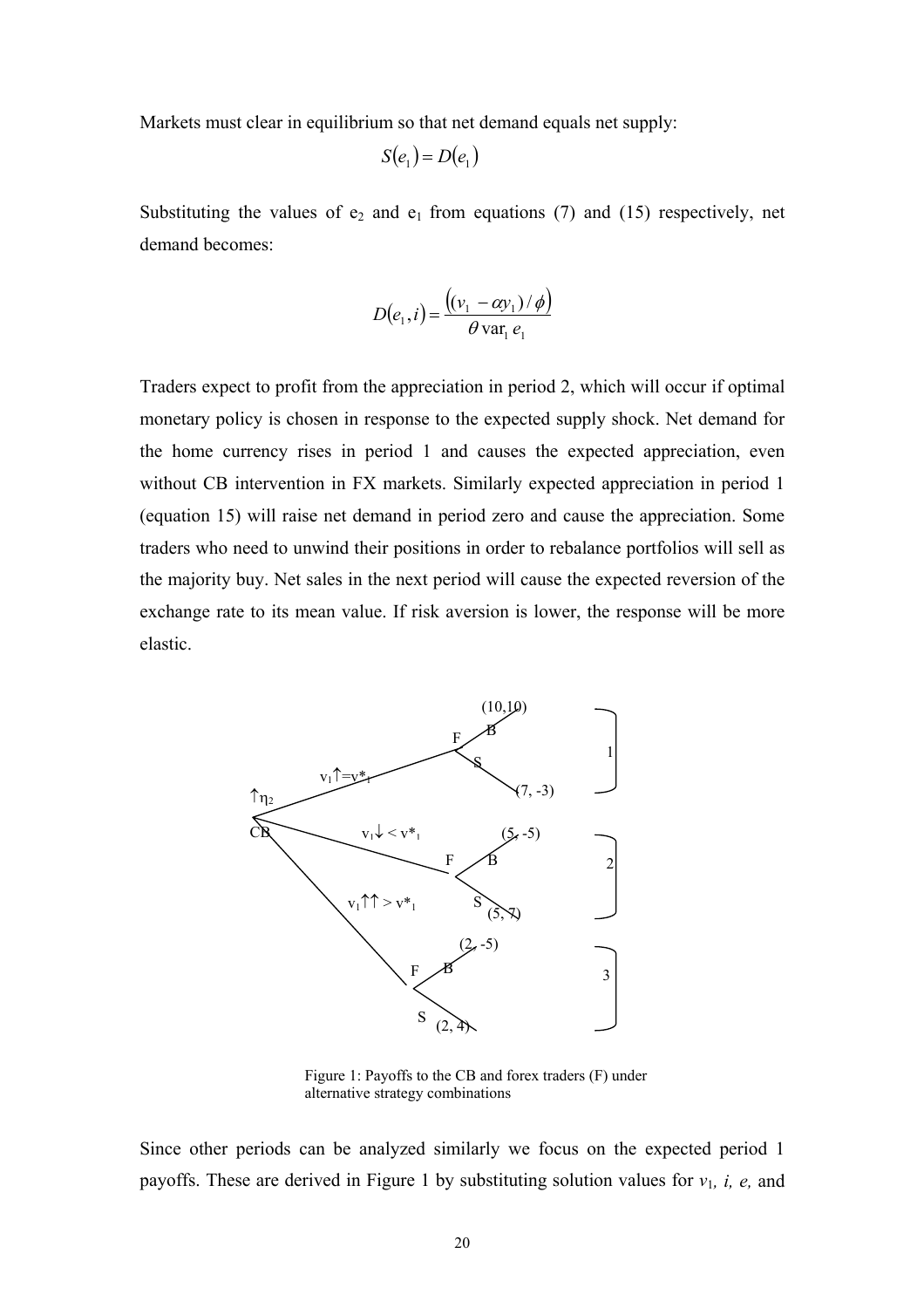$p_2$  in the CB and trader objective functions. From (19) the trader's optimal response to the CB's optimal policy  $v^*$ <sub>1</sub> in response to a supply shock  $\eta_2$ , is net buying (B). Since both the CB and FX traders are maximizing their objective functions, payoffs are highest in the strategy  $(v^*$ <sub>1</sub>, B) shown as (10,10) in Figure 1. It is the unique sub-game perfect Nash equilibrium. Figure 1 also shows the payoffs to all other strategy combinations. If traders sell when the CB plays  $v^*$  they have negative returns as the currency appreciates. The CB also incurs some cost from successful intervention so the payoffs to  $(v^*_{1}, S)$  are  $(7, -3)$ . The other strategies available to the CB are to respond to  $\eta_2$  by increasing  $v_1$  above  $v^*$  to  $v_H$  or decreasing it below  $v^*$  to  $v_L$ . In each case FX traders decide whether to turn net buyers (B) or sellers (S) of the currency. From Table 10, if  $v_l$  is decreased, output will fall, the interest rate will rise, and the exchange rate will depreciate. The CB's payoffs will fall, and dealers will gain more from a sell strategy compared to a buy strategy. This explains the payoffs in the central section (2) of Figure 1.

However, over expansion of the money supply is possible if  $v_l$  is increased too much above  $v^*$ . If output is near full capacity, there is a large revenue deficit already boosting demand, the interest elasticities  $\sigma$ ,  $\phi$  are low, and the response of prices to output w is high even a small rise in  $v_1$  may raise it much above  $v^*$ . An attempt to lower interest rates would then raise inflationary expectations and result in sharp exchange rate depreciation, which may breach the variance bound making a defensive rise in interest rates necessary. The payoffs are lowest in this case (section 3, Figure 1).

Traders are willing to support the policy combination 1, delivering the appreciation required to moderate the supply shock. They act against policy in 2 and 3, enhancing volatility. Even so, the policy combination 2 of Figure 1 is most often found in practice. Conservative CBs prefer median low risk payoffs, especially when uncertainties are high, or there is fiscal fragility. If the EME is a democracy with low per capita income, even if the CB is not independent, the government will impose conservative inflation preferences. Or the Government may alternate between 1 and 3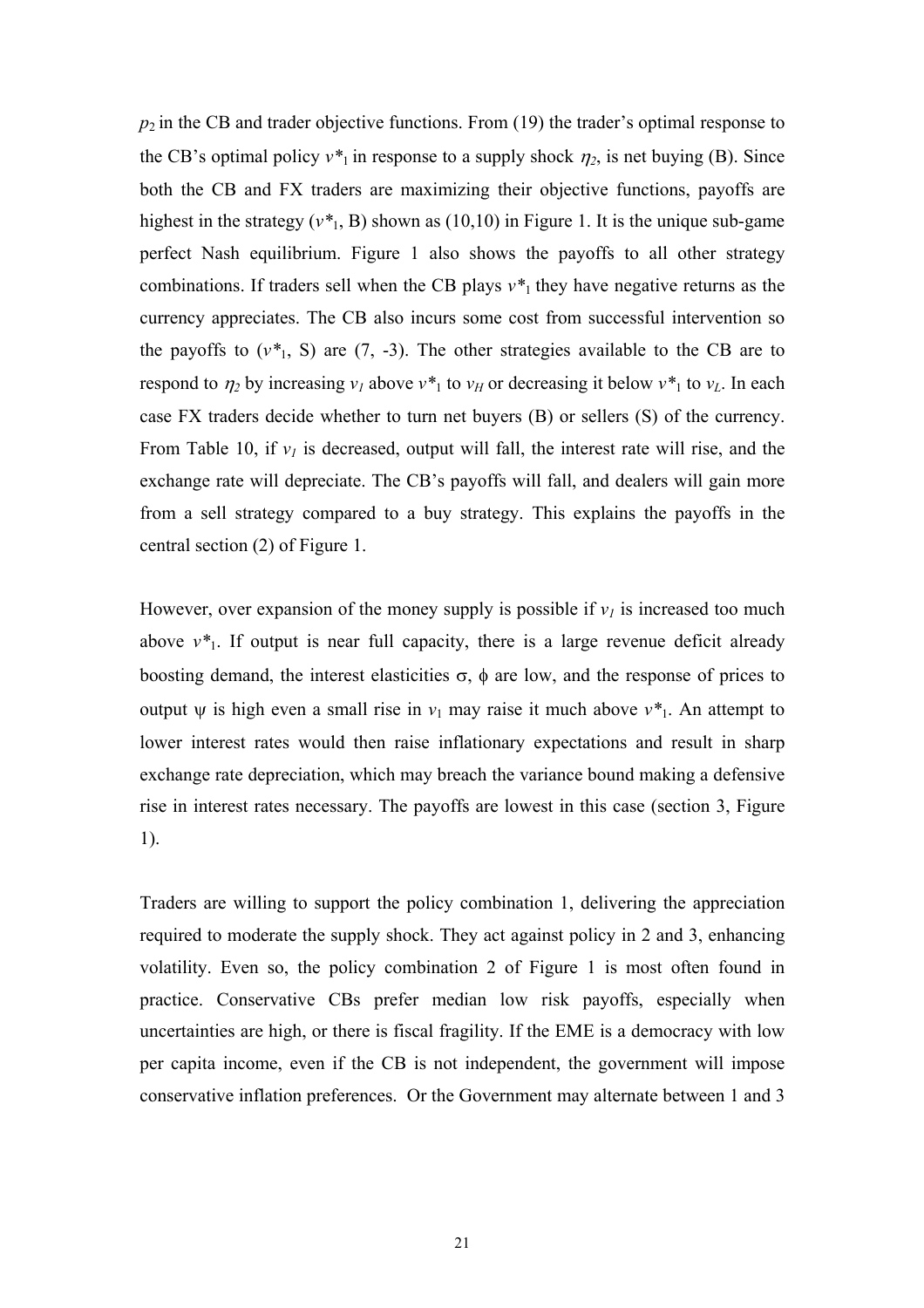or 1 and 2. Uncertainty in payoffs can lead to use of mixed strategies<sup>[14](#page-21-0)</sup>. But then the CBs experience will be that markets create volatility, and it is necessary to intervene and otherwise repress markets. FX players will follow a *maximin strategy* in response to the CB who is the first mover. That is, they will pick the strategy that gives them the highest possible payoff given that the CB's strategy makes F's payoffs as low as possible.

The CB only has to announce that it stands ready to limit exchange rate variance within bounds, then if it implements optimal  $v^*$ <sup>1</sup> it will be able to target the interest rate to the domestic cycle and counter supply shocks such as η. Operating one instrument *v* achieves desired movements in *i*, e, *y* and *p*. The CB may not need to intervene in FX markets at all. Intervention or signaling may be required only if the variance of *e* exceeds the bounds set. In thin markets and with high reserves, CB actions can be highly effective.

FX markets have a combination of informed traders who know the fundamentals, and noise traders who make systematic errors and try to derive information by observing market price and the activity of informed traders. While fundamentals based trade leads to stable mean reversion, noise traders can cause excess volatility. But the FX market differs from other markets because the CB is the largest trader. If it sets bounds on the exchange rate to limit variance, it will be sufficient keep away noise traders and prevent explosive one-way movements. Credible bounds on the variance also lower risk so that trader demand becomes a more elastic function of expected change in the exchange rate. The bounded variance will lower returns to and attract fewer such noise traders (Jeanne and Rose, 2002).

The choice between signaling and intervention is also linked to that on transparency. If the CB does not want to announce its policy response or an explicit exchange rate target, it can allow traders to infer the direction of CB actions. This will take time, so that changes will be slower. The risk of over-shooting is reduced, but the CB has to put in more effort. Traders have to distinguish between passive intervention to absorb foreign inflows, and active intervention. Their support to policy will be reduced,

 $\overline{a}$ 

<span id="page-21-0"></span><sup>&</sup>lt;sup>14</sup> This occurs if small variations in each player's payoffs, known only to that player himself, determine the probability other players give to his adopting a particular strategy (Harsanyi, 1973).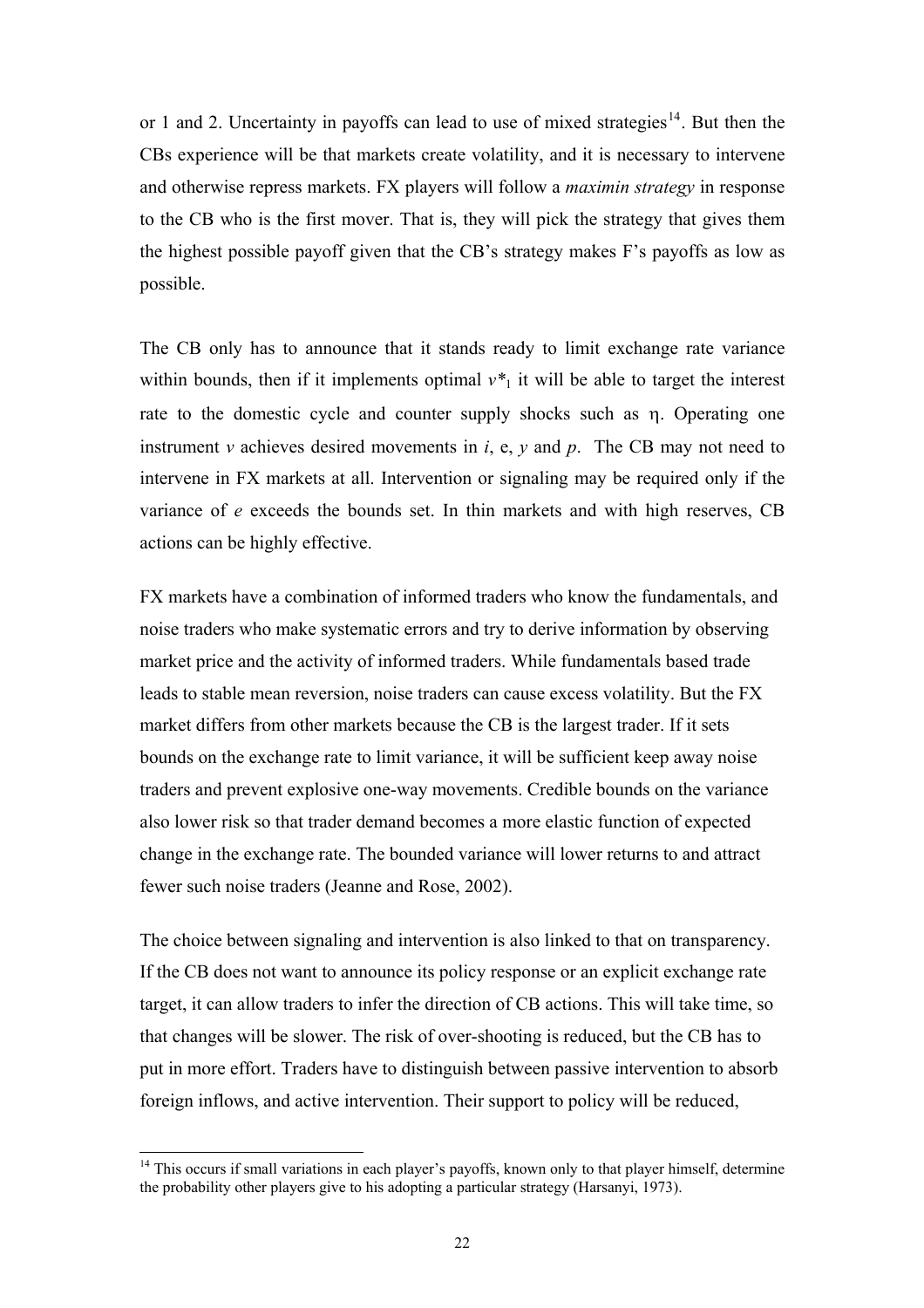together with their ability to take strategic advantage of policy as in combination 2. FX markets are dominated by bilateral trades and learning takes place from order flow.

Since the game brings out the effect of individual decisions and strategic interactions it can be used as a benchmark to analyze actual policy choices. It demonstrates the sensitivity of outcomes to monetary policy—and loss from non-optimal policy.

#### 3. Analytical narrative

 $\overline{\phantom{a}}$ 

The analysis in section 3 gives useful insights on Indian post-reform macroeconomic episodes, and explains the stylized facts identified below. But in applying it to actual events, political and psychological factors have also to be taken into account.

A benchmark real effective exchange rate (REER) was set after the devaluations of the early nineties, in order to maintain a competitive real exchange rate, encourage exports, and allow absorption of excess labour. But the nominal exchange rate showed bursts of high volatility<sup>[15](#page-22-0)</sup> following periods when it was almost static. The response was a sharp rise in interest rates, which triggered an industrial recession and sustained it over 1997-2001. Indian interest rate volatility has exceeded exchange rate volatility for much of the nineties. Limited exchange rate volatility is easier to hedge than interest rate volatility, which has a deeper impact particularly when bank loans are the dominant mode of finance. Since the reliance on bank debt is high in an EME, sharp interest rate volatility delivers a severe shock to the financial system. The impact of interest rates rose significantly in the post-reform period. Although the volatility of exchange and nominal interest rates rose post-reform that of real interest rates fell, as administrative rigidities were reduced and markets freed.

An analysis of the pattern of macroeconomic volatility across four pre- and post reform, high and low growth periods (Goyal, 2005), shows that although post reform foreign financial inflows, measured by the surplus on the capital account rose, their volatility fell. The volatility of the current account deficit (CAD), however, rose,

<span id="page-22-0"></span><sup>&</sup>lt;sup>15</sup> Detailed means, volatilities, and correlations are available in a project report (Goyal, 2005). The analysis in this section is based on various bi-annual monetary policy statements issued in April and October every year by the RBI, speeches by RBI governors and data available on the RBI's website [www.rbi.org.in](http://www.rbi.org.in/) and on Goyal (2002, 2004, 2005).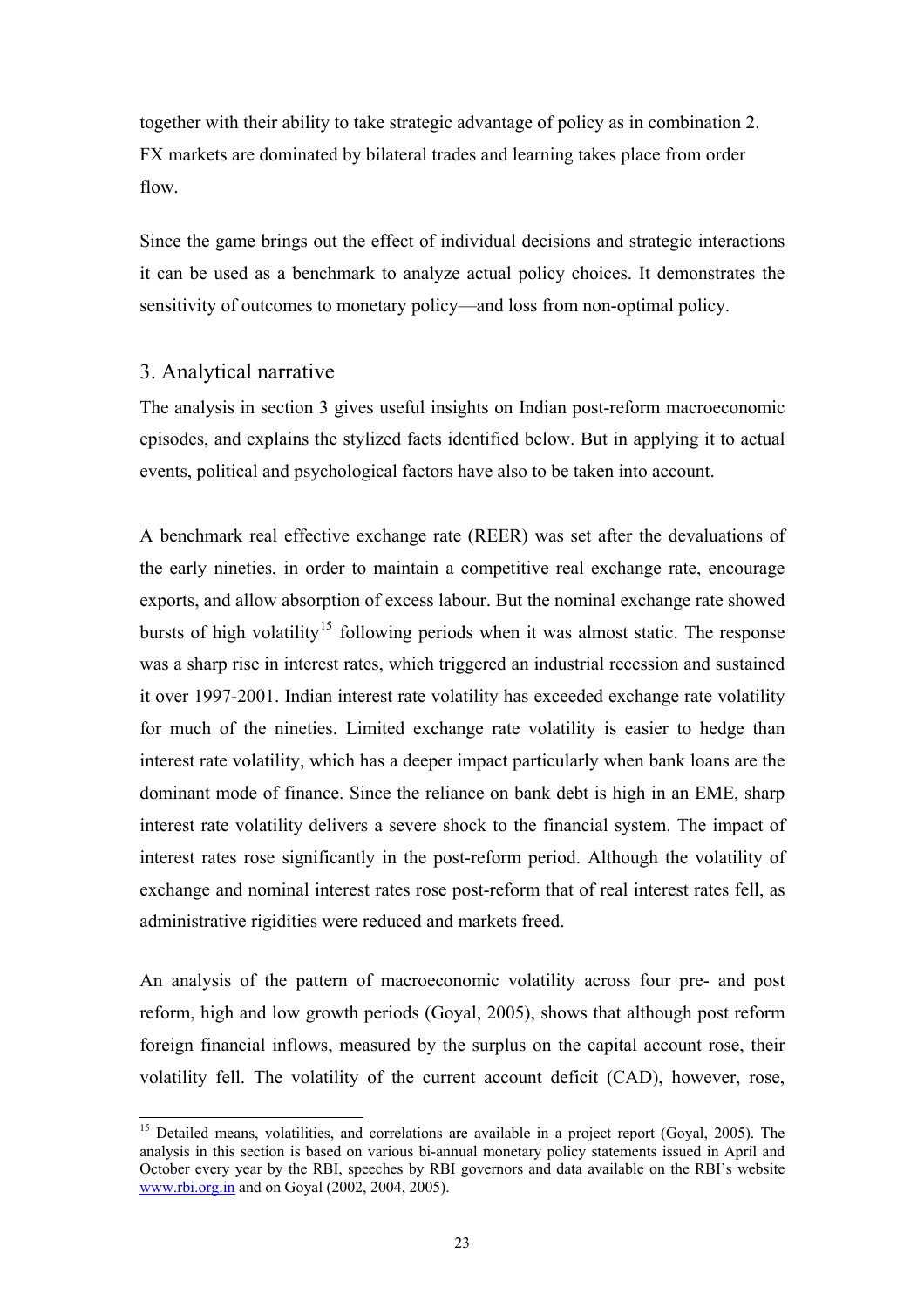suggesting that policy was magnifying the volatility of the inflows, and hindering their absorption. The CAD measures the actual absorption of foreign savings allowing domestic investment to exceed domestic savings<sup>[16](#page-23-0)</sup>. Although their trend was stable, short-term fluctuations of foreign portfolio inflows did contribute to exchange rate volatility.

Reversals after a period of fixed exchange rates caused over-reaction by market players as well as policy makers. Policy makers have traditionally regarded traders in Indian markets as prone to destabilizing speculative behavior<sup>[17](#page-23-1)</sup>, but poor market design and predictable one-way movements in exchange rates contributed to such behavior. Recent experience suggests credible public announcements from the CB can help to focus expectations<sup>[18](#page-23-2)</sup>. Although some agricultural liberalization and falling world food prices did reduce the political pressures that had raised food support prices and inflation, exchange rate policy was not systematically used to moderate the effect of the typical EME supply shocks: oil price shocks and failure of rains. Since the CB followed combination 2 its perception was that markets create volatility.

The adjusting peg type of exchange rate regime followed led to a sharp defensive rise in interest rates after shocks. This overreaction amplified volatility. In our model, low interest elasticities imply  $v^*$  is low, if there is a perception that interest elasticities are lower than they actually are, it would make  $v_1 \leq v^*$ . Interest rates were largely administered and had been only recently freed; interest elasticities were thought to be low. The impact of reforms on elasticities, in particular the impact of the interest rate on consumer spending, was not yet fully understood. In addition, political pressures made *w*, the weight given to inflation in the loss function, high. Although the Reserve Bank of India (RBI) had greater autonomy after the reforms, it was still not fully

 $\overline{\phantom{a}}$ 

<span id="page-23-0"></span><sup>&</sup>lt;sup>16</sup> FX reserves rose to 140 billion US dollars in 2005, compared to a paltry 5 billion in 1990-91. 30 billion dollars were accumulated in just 18 months over January 2002 to August 2003. Arbitrage occurred at the short end since Indian short real rates were kept higher than US rates.

<span id="page-23-1"></span> $17$  This has often caused great trauma to traders and to certain communities that specialize in trade. See Hardgrove (2004) for a study of the Indian Marwari community, their self-understanding and sense of identity. They were said to be gamblers but for example, the traditional gambling on the rains actually served to hedge against income loss. Political rhetoric even equated foodgrain traders to the rats who eat grains and deserve to be shot.

<span id="page-23-2"></span> $18$  An example from Indian markets was the "Manic Monday" on May  $17<sup>th</sup>$ , 2004, due to unexpected election results. Stock markets crashed and had to be shut down. The RBI made a public announcement on its website that it was ready to sell FX and to provide liquidity as required. The availability of the window meant it was not required. Since each player knew that the other knew that liquidity was available there was no need for a panic rush to be the first to draw a limited stock.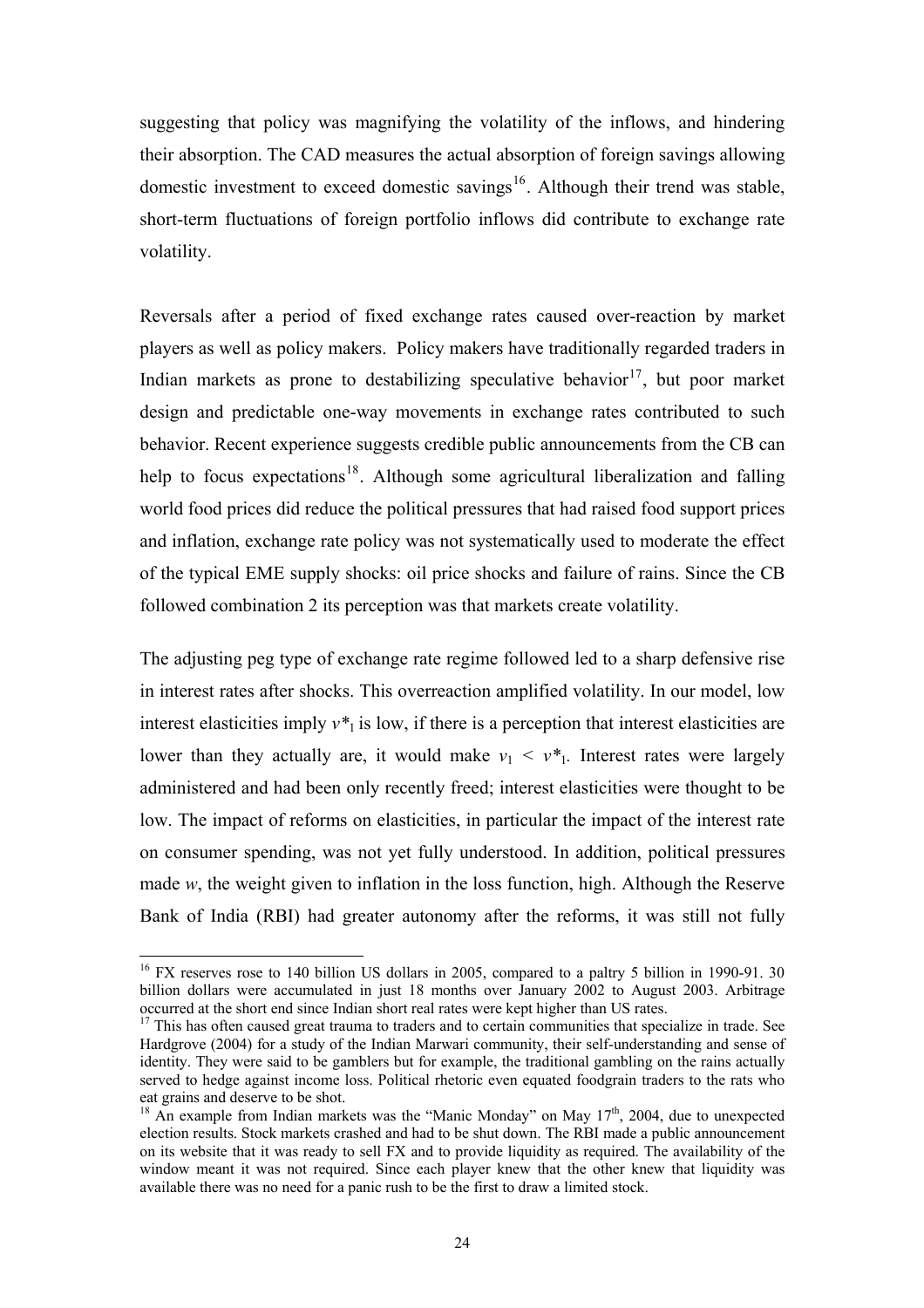independent of the ministry of finance, which conveys the political pressures. The fiscal deficit was thought to be large. There were doubts about the durability of capital inflows and fears of a possible reversal, which would have implied a shock to the risk premium. Finally, risk aversion or the fear of being caught in policy combination 3 pushed the RBI to adopt combination 2 in Figure 1.

Pre-reform monetary policy followed a money supply targeting approach. But after the credit squeeze had a persistent effect on the level and term structure of interest rates the RBI shifted to a multiple indicator approach. A new RBI Governor, Bimal Jalan, demonstrated, through staggered placement of government debt, that it was possible for interest rates to come down despite high fiscal deficits. But there were reversals during periods of exchange rate volatility, sometimes induced by fluctuations in foreign capital inflows. The last such episode occurred, from mid-May to early August 2000. The RBI had committed to preventing excess volatility of the rupee (Jalan, 2003). A number of short-term supply shocks also occurred and as our model implies, monetary tightening in the presence of supply shocks sustained the slowdown.

Policy committed to a soft interest rate regime, since the late nineties, but steady softening of nominal interest rates occurred only after February 2001, as world interest rates fell. The liquidity adjustment facility (LAF) implemented around that time helped fine-tune domestic liquidity and short-term interest rates drifted downwards. The absence of a reversal since 2000, contributed to an upswing in activity, as benign markets expectations strengthened. Bursts of high volatility no longer occurred in exchange rates. The RBI followed policy combination 1 (Figure 1) only after 2001, whereas over 1996-2000 it repeatedly reverted to combination 2. It followed combination 1 by chance more than conscious design, because world interest rates fell. Still, Indian interest rates still did not fall as much as international and the interest differential widened.

The analysis performs well on the Bates et. al. (1998) criteria for assessing analytical narratives:

1. The modeling assumptions are chosen to closely fit our EME's structure, and the observed pattern of shocks. Estimation and structural VAR based tests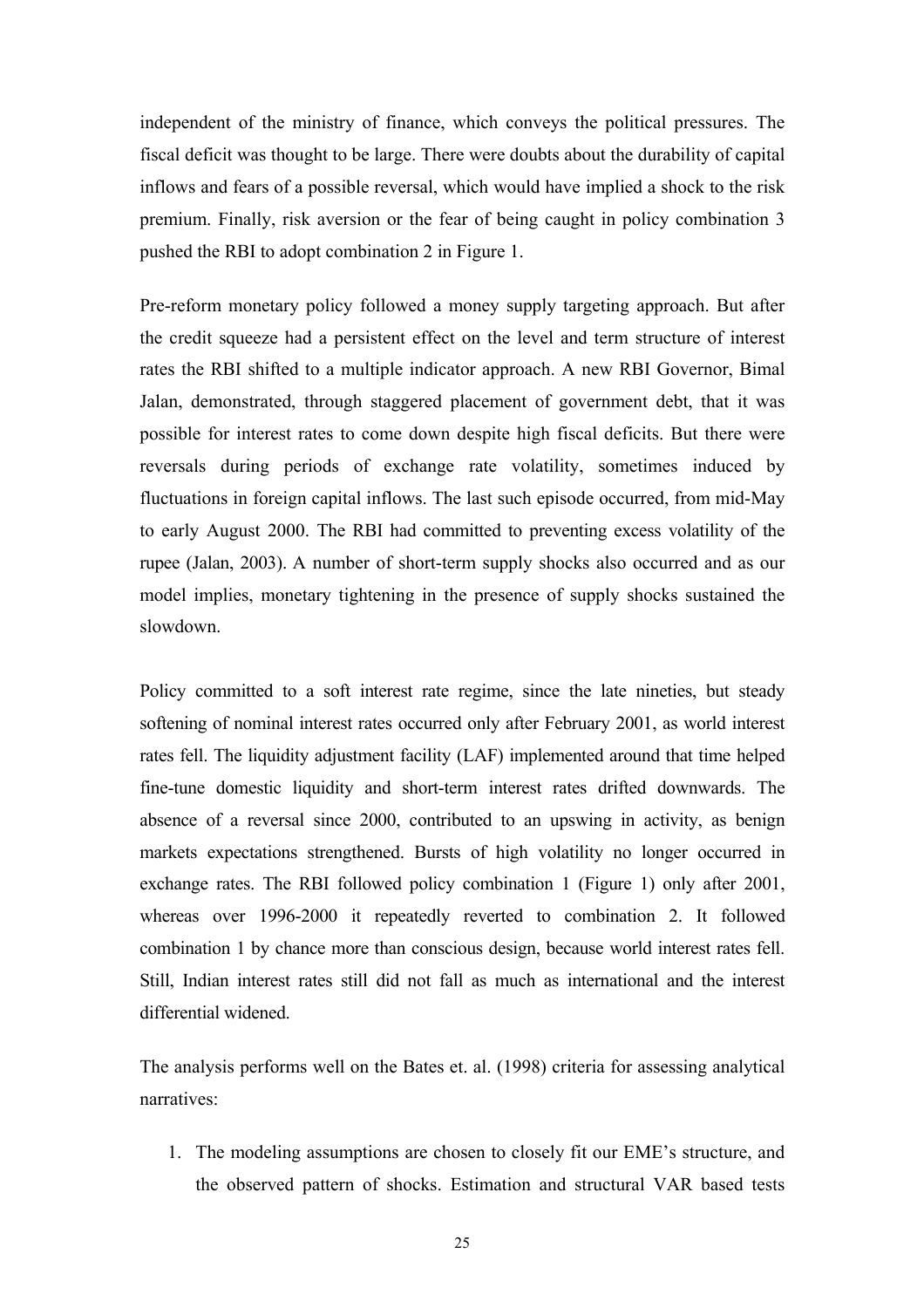(Goyal and Pujari, 2005) support the critical assumption of long-run elastic supply.

- 2. The results are derived from the logic of the model. Policy choices depend on parameter values, objective functions, and the institutional environment.
- 3. Parameter values used in the analysis and in the simulations are validated through estimation. The analysis is able to explain actual Indian macroeconomic policy choices that led to an endogenous amplification of supply shocks. The analysis serves as a tool of empirical discovery by pointing out the fine gradations of monetary policy with their very different effects.
- 4. The analysis subsumes different explanations. Both demand and supply side is modeled. Macroeconomic outcomes are traced to micro decisions. It allows for the possibility of a high deficit and excessive credit creation raising inflation and therefore interest rates, but then shows why, given structure and shocks, opposite effects are more likely. Both money supply and cost-push effects on inflation are modeled.
- 5. The results generalize to countries that share the crucial feature of high productivity growth releasing labor thus allowing an elastic supply response<sup>[19](#page-25-0)</sup>.

# 4. Policy implications

 $\overline{a}$ 

Although the likelihood of the optimal combination 1 has risen, with higher interest elasticities and market deepening, supporting institutional changes that reduce the risk of outcome 3 would help to enforce 1. For the RBI to keep  $v_1 = v^*$ , restraint on revenue deficits and populist expenditure is necessary. Political and institutional features result in fiscal-monetary coordination such that the economy remains on an elastic stretch of the aggregate supply curve. Fiscal populism pushes monetary authorities towards conservatism in order to reduce inflationary expectations. But since the populism raises inefficiencies and therefore costs it shifts up the supply curve, while monetary tightening reduces demand, resulting in a large negative effect on output for little gain in reduced inflation. The Fiscal Responsibility and Budget

<span id="page-25-0"></span><sup>&</sup>lt;sup>19</sup> See Goyal and Jha (2004) for a systematic comparison of macropolicy choices in China and India based on the similarities of their labor market structure and the differences in their political structure. Without democratic pressure China was able to follow a stop-go policy with large swings in inflation. The suggested exchange rate regime would help it to moderate these and deepen its financial and FX markets.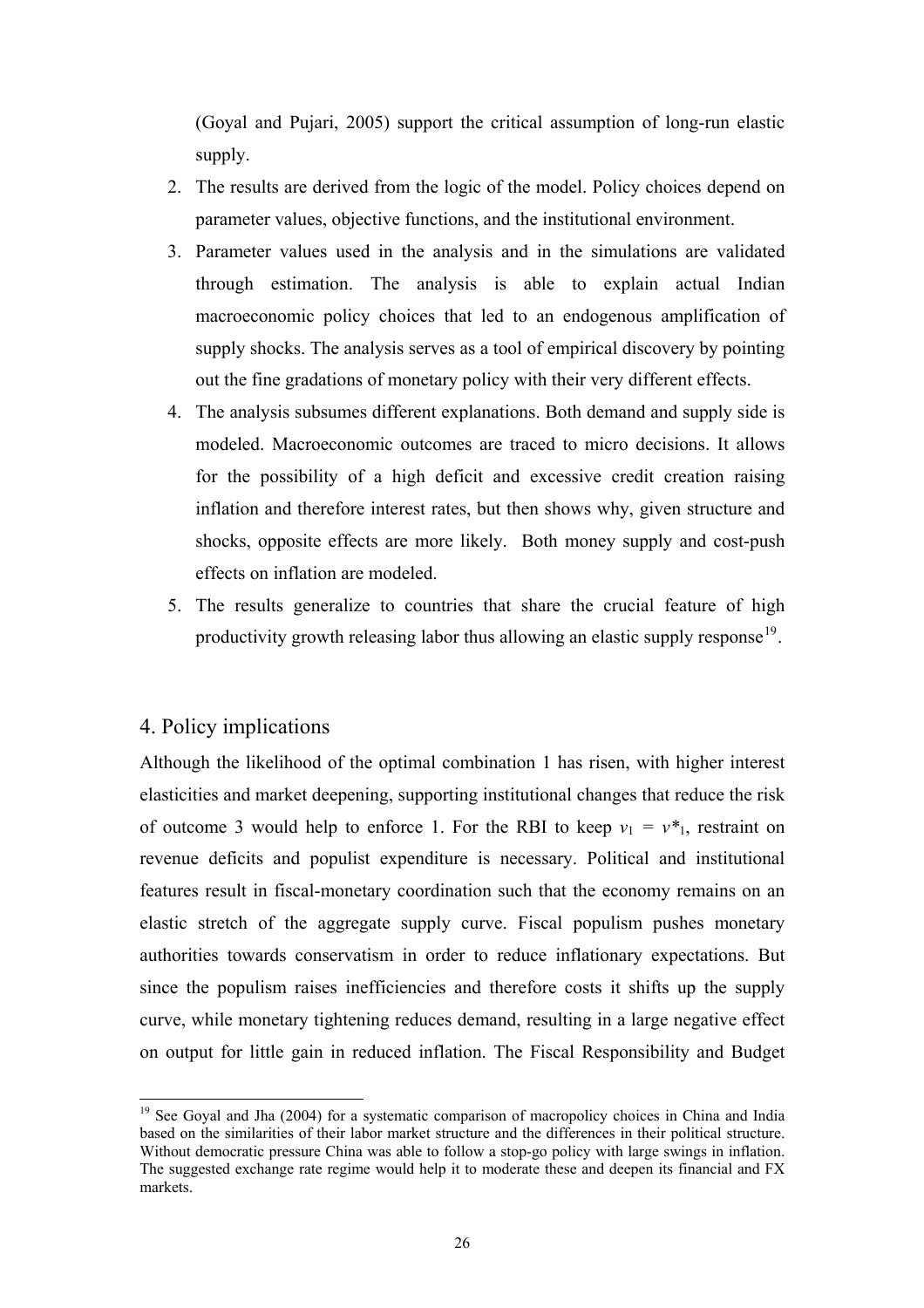Management (FRBM) Act 2003 will put some restraint on the fiscal laxity, but it does not really address the need to change the composition of government expenditure away from consumption and towards investment in infrastructure and human capital, and reduce waste. However, more openness may aid monetary policy to break out of past traps.

Liberalization of the FX market had just begun in 1995, and markets still have a limited role in the determination of the exchange rate, and the interbank trade share is low by world standards. Even so, the analysis suggests that with policy combination 1, fundamentals strengthen and markets do the work. Intervention or signalling is additional ammunition and would be respected, because the RBI has such large reserves and size in the market. Since with high growth there is a continual inflow of foreign capital and the RBI keeps intervening to accumulate reserves, achieving  $v^*$  is just a matter of finding the right balance between accumulation and sterilization. As long as fundamentals improve, markets help CBs achieve their objectives<sup>[20](#page-26-0)</sup>, while overreaction is moderated, and the risk premium lowered. There is evidence that while currency crises adversely affect trade, limited fluctuation in exchange rates do not have a large effect on trade (McKenzie 2004). If limited volatility helps prevent crises and lower interest rates, it may even benefit trade.

With forward looking agents a short-run tradeoff between inflation and output variability arises only if inflation is positive due to a cost shock, since excess demand can be removed without output cost. Forward-looking monetary policy can use its knowledge of structure to abort the inflationary process. During a catch-up period of rapid productivity growth potential output exceeds output. If as supply shocks are the dominant source of inflation and deviations of output from potential harm welfare, optimal policy would aim to achieve an inflation target only over the medium-term by which time temporary supply shocks have petered out, or been countered by exchange rate policy, changes in tax rates, or improvement in efficiencies. Inflation targeting itself will prevent the inflationary wage-price expectations from setting in that can imply a permanent upward shift in the supply curve from a temporary supply shock. Monetary policy has to tighten only if there is excess demand.

 $\overline{a}$ 

<span id="page-26-0"></span> $20$  Ito and Park (2004) find an intermediate regime, such as a basket band regime, to be compatible with other monetary policy goals, such as inflation targeting, under a variety of shocks.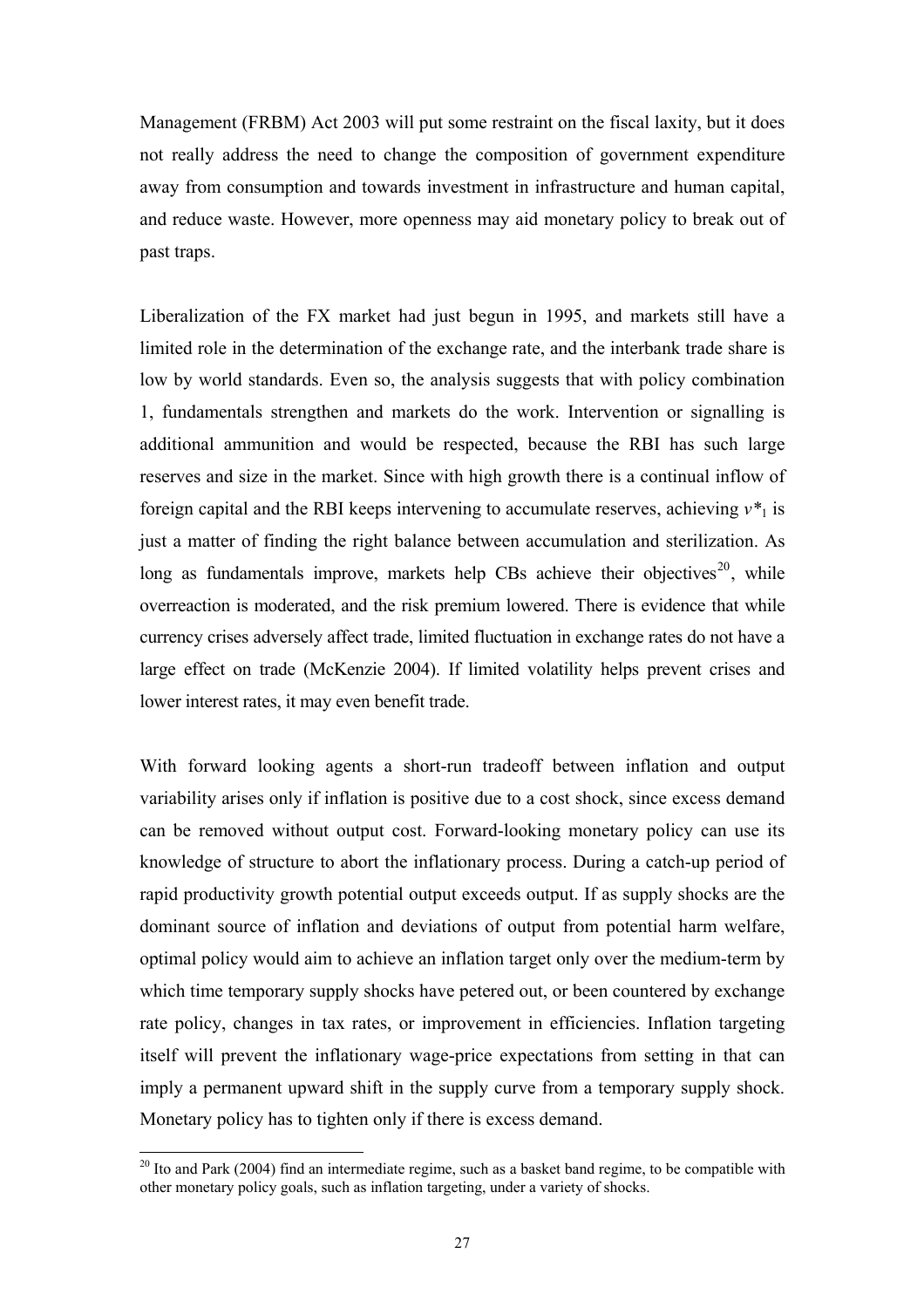Svensson (2000) points out that the lag from the exchange rate to consumer prices is the shortest. If two-way movement of the nominal exchange rate is synchronized with temporary supply shocks, and the exchange rate appreciates when there is a negative supply shock, it would lower the prices of intermediate and food prices. The competitive pressure would abate political pressures to raise farm support prices, and then to subsidize consumers or otherwise intervene to repress inflation resulting from rising nominal wages. This differs from fixing the exchange rate to bring down high levels of inflation, which often leads to real appreciation and ends in a crisis, as in Latin American exchange-based stabilization episodes. Two-way movement only preempts the effect of temporary supply shocks on the domestic price-wage process.

The growth revival in 2003 demonstrated the efficacy of lower interest rates and higher spending on infrastructure. Building in a rule whereby there is an automatic announced response to an expected supply shock would avoid the tendency to do nothing until it becomes necessary to over-react. But such forward-looking macroeconomic policy requires good data and estimation of macro relationships.

#### 5. Conclusion

We show in a simple open economy macromodel, calibrated to the typical institutions and shocks of an emerging market economy, that a monetary stimulus preceding a temporary supply shock can abort inflation at minimum output cost, since of exchange rate appreciation, accompanying a fall in interest rates and rise in output. The policy helps to maintain some exchange rate flexibility while permitting a counter-cyclical interest rate. The optimal policy creates correct incentives for FX traders who support it, but since this can shade into lax monetary policy under uncertainty, with the worst outcomes, CB's tend to prefer the conservative policy, which is not supported by markets. Model and parameter uncertainty, status-quoism, risk-aversion, and the lack of supporting fiscal policy is the reason the opposite policy combination is often chosen. With optimal policy CB intervention in FX markets may not be required at all, or may serve as a signal. The policy is compatible with political constraints, but further institutional changes and binding rules can make it selfenforcing, deepening markets and coordinating them with macroeconomic policy towards optimal outcomes. The analysis is used to examine Indian macropolicy decisions. The economy did well when policy approached the optimal combination.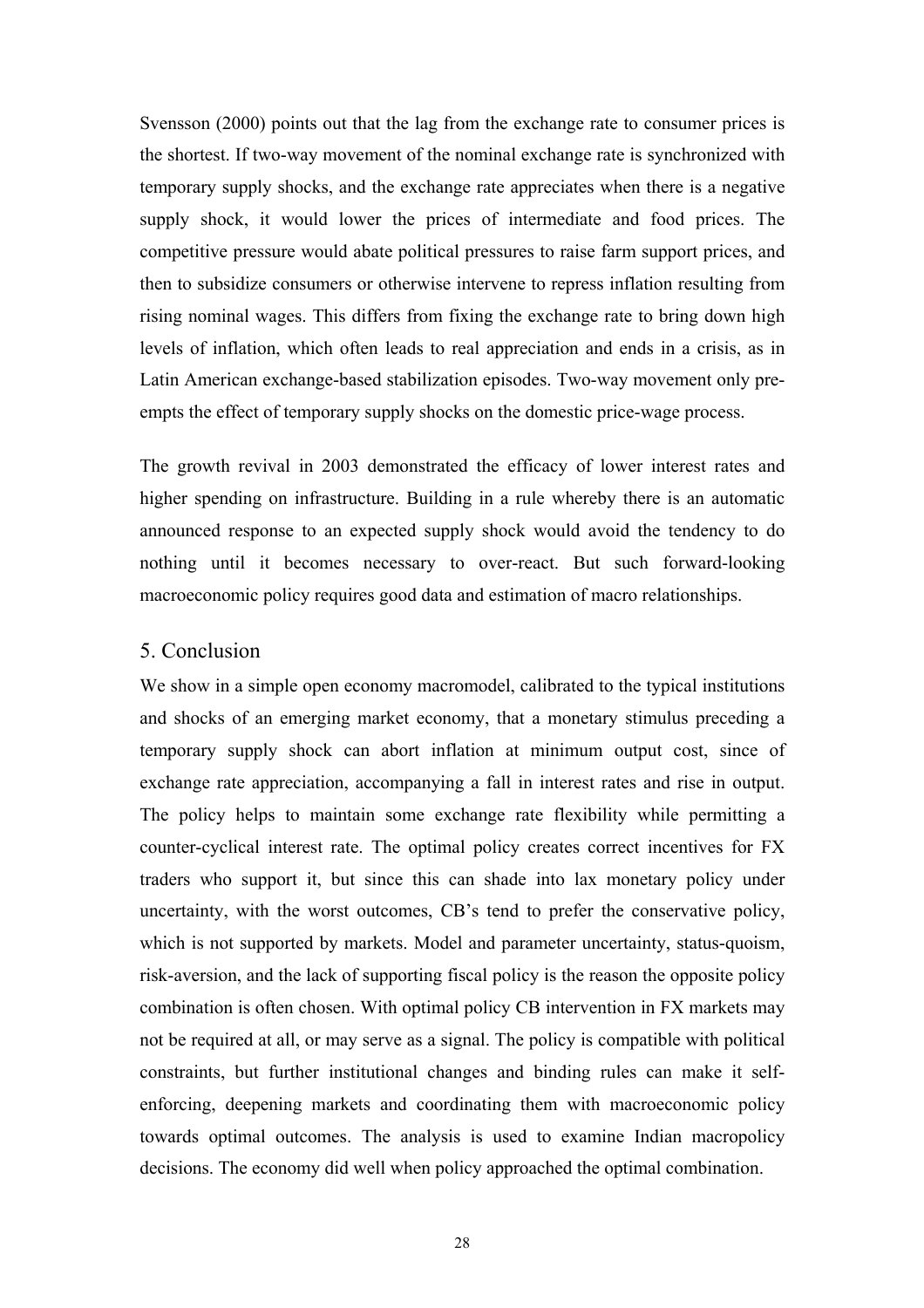Limited volatility in exchange rates improves the structure of incentives making it possible to achieve four objectives. First, stimulate the real sector through a real exchange rate that follows its trend competitive value. Second, smooth nominal interest rates and suit them to the domestic cycle and towards achieving long-run external balance; so that eventual current account surpluses follow initial deficits. Third, an appreciation is an antidote to price shocks coming from food, oil and other intermediate inputs, which are the typical temporary supply shocks the economy faces. For example, when the underlying trend is that of nominal appreciation, a steeper short-term appreciation can reduce inflation, thus allowing interest rates to fall and contributing to control of inflation. The fourth benefit is stability in the external sector, and a fall in the likelihood of currency crises. Limited two-way movement of the exchange rate, creates incentives to hedge, reduces noise trader entry, and contributes to the deepening of FX markets.

Further work can compare consumer price and domestic inflation targeting, explore CB secrecy and commitment, and derive aggregate demand and supply from microfoundations in the context of the EME modeled.

# Appendix I

The value of optimal  $v^*$  is  $v_1^* = -\left(\frac{\Lambda \phi D + \Omega(\alpha \sigma + \phi) \phi(1 + \alpha \sigma) \eta_2}{(\alpha \sigma + \phi)(\Gamma + \Omega)}\right)$ ⎠ ⎞  $\parallel$ ⎝  $\big($  $\Gamma_1^* = -\left(\frac{\Lambda\phi D+\Omega(\alpha\sigma+\phi)\phi(1+\alpha\sigma)\eta_2}{(\alpha\sigma+\phi)(\Gamma+\Omega)}\right)$  $v_1^* = -\left(\frac{\Lambda \phi D + \Omega(\alpha \sigma + \phi)\phi(1)}{\sigma^2}\right)$ Where  $\Lambda = \frac{(\alpha \sigma - 1)}{(\alpha \sigma - 1)}$  $(\phi (1 + \alpha \sigma))^2$ 2  $\left(1\right)$ 1  $\phi(1+\alpha\sigma)$ ασ +  $\Lambda = \frac{(\alpha \sigma - \alpha)}{(\alpha \sigma - \alpha)}$  $\overline{\phantom{a}}$ ⎠ ⎞  $\parallel$ ⎝  $\Omega = \Gamma + X \left( \frac{\alpha \sigma +}{\sigma} \right)$  $X\left(\frac{d\omega}{dD}\right)$ φ  $\alpha\sigma + \phi$  $(\alpha \sigma - 1)$  $(\phi(1 + \alpha \sigma))^2$ 1  $\phi(1+\alpha\sigma)$ ασ-1)ασ $\phi$ +  $\Gamma = \frac{(\alpha \sigma (\alpha \sigma \phi)$  $X = \frac{(\omega \sigma \psi)}{(\phi(1 + \alpha \sigma))^2} + \left(\frac{\omega \sigma - 1}{\alpha \sigma + \phi}\right) + w$ ⎠ ⎞  $\overline{\phantom{a}}$ ⎝  $\big($  $=\frac{(\alpha\sigma\phi)^2}{(\phi(1+\alpha\sigma))^2}+\left(\frac{\alpha\sigma-\alpha}{\alpha\sigma+\alpha}\right)$ 2 2 <sup>2</sup>  $\left(\alpha\sigma-1\right)$  $(1+\alpha\sigma))^2$   $(\alpha\sigma+\phi)$ ασ  $\phi(1+\alpha\sigma)$ ασφ

The denominator of  $v^*$ <sup>1</sup> is positive since it reduces to  $\frac{X(\alpha \sigma + \phi)}{\phi D} > 0$ *X*  $\frac{\alpha \sigma + \phi}{\phi D} > 0$ . Therefore  $v_1^* > 0$  if the numerator of  $v^*$ <sup>1</sup> is positive. This requires  $\alpha \sigma < 1$  so that  $\Gamma < 0$  and  $(\alpha \sigma + \phi)$  $X \frac{u \omega}{\phi D}$  $|\Gamma| > X \frac{(\alpha \sigma + \phi)}{\phi D}$  so that  $\Omega < 0$  and  $|\Omega(\alpha \sigma + \phi)\phi(1 + \alpha \sigma)\eta_2| > \Lambda \phi D$ .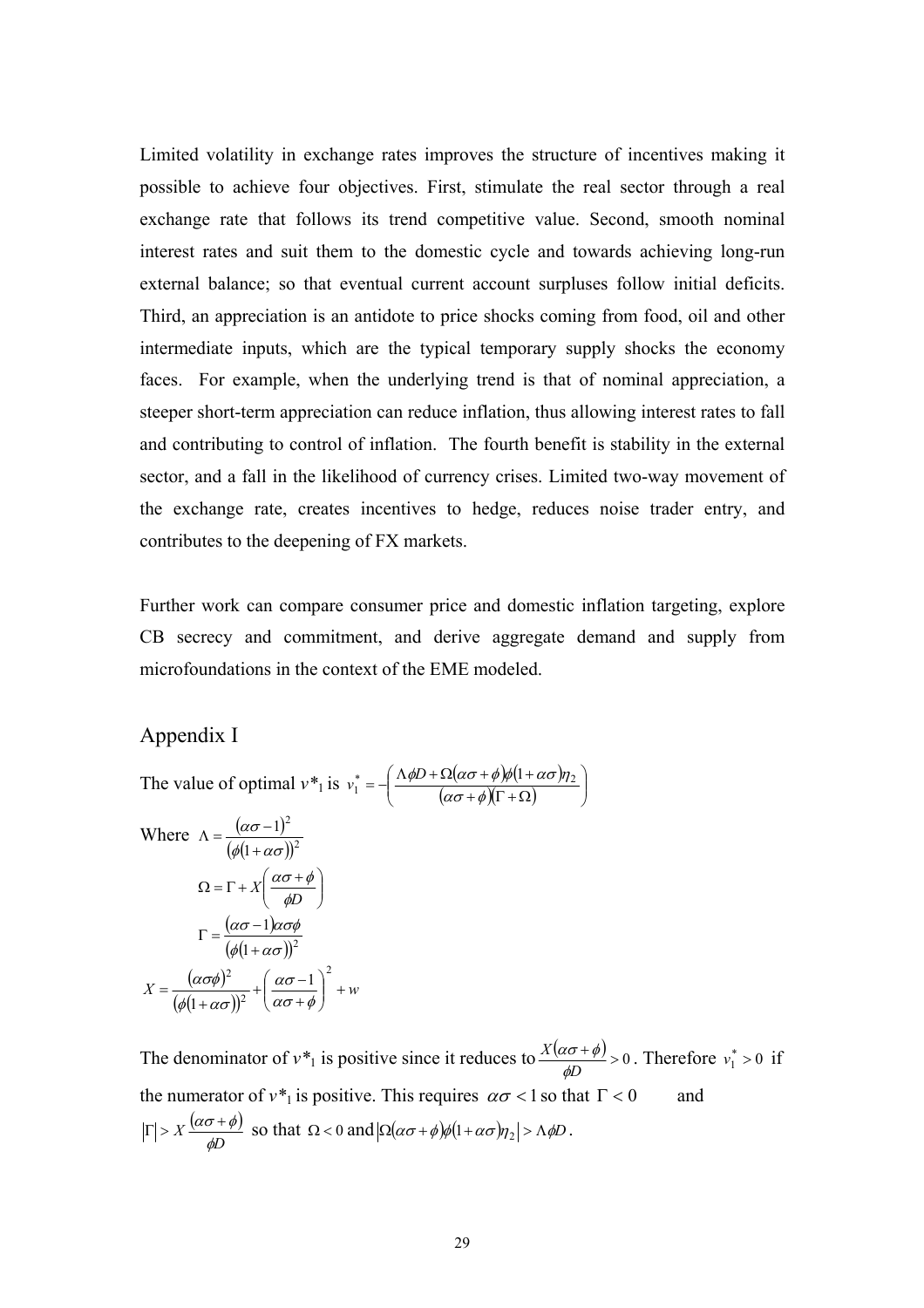# Appendix II

| <b>TABLE 4: STATIONARITY TESTS FOR QUARTERLY SERIES</b> |                    |                     |  |  |
|---------------------------------------------------------|--------------------|---------------------|--|--|
| <b>VARIABLE</b>                                         | <b>ADF TEST</b>    | <b>PPERRON TEST</b> |  |  |
| Cmrqr                                                   | $-2.99**(.0350)$   | $-2.872**(.0487)$   |  |  |
| Dip                                                     | $-7.810***(.000)$  | $-14.231***(.000)$  |  |  |
| Dwpi                                                    | $-5.671***(.000)$  | $-5.669***(.000)$   |  |  |
| Depi                                                    | $-5.210***(.000)$  | $-5.156***(.000)$   |  |  |
| Dz                                                      | $-5.580***(0.000)$ | $-5.589***(.000)$   |  |  |
| dgdpq pot                                               | $-6.539***(.0000)$ | $-16.689***(000)$   |  |  |
| Realcmrqr                                               | $-2.979**(.0369)$  | $-2.812*(.0566)$    |  |  |

| <b>TABLE 5: STATIONARITY TESTS FOR MONTHLY SERIES</b> |                    |                     |  |
|-------------------------------------------------------|--------------------|---------------------|--|
| <b>VARIABLE</b>                                       | <b>ADF TEST</b>    | <b>PPERRON TEST</b> |  |
| Cmr                                                   | $-5.464***(.000)$  | $-5.407***(.000)$   |  |
| diip t                                                | $-17.097***(.000)$ | $-17.253***(.000)$  |  |
| $dwp_1$ _t                                            | $-9.856***(000)$   | $-9.807***(.000)$   |  |
| depi t                                                | $-6.799***(.000)$  | $-6.678***(.000)$   |  |
| Duscpi                                                | $-7.923***(.000)$  | $-7.532***(.000)$   |  |
| Doil                                                  | $-9.660***(0.000)$ | $-9.631***(.000)$   |  |
| Reallr                                                | $-6.985***(0.000)$ | $-6.832***(0.000)$  |  |
| Diippot                                               | $-17.097***(.000)$ | $-17.253***(.000)$  |  |
| Dz                                                    | $-8.134***(000)$   | $-8.027***(0.00)$   |  |

Notes: 1. Superscript \*\*\*,\*\*,\* indicate 1%, 5%, 10% significance level respectively

2. Figures in parenthesis indicates Mackinnon P-value

3. All the regression equations include one lagged difference term and constant

#### References

Aghion, A., Banerjee, A., and Piketty, T., 1999, "Dualism and Macroeconomic Volatility", *Quarterly Journal of Economics*, November, 114 (4), 1359-1397.

Bates, R. H., A. Greif, M. Levi, J.-L. Rosenthal, and B. R. Weingast, 1998, *Analytic Narratives*, Princeton, N.J.: Princeton University Press.

Bhattacharya, U. and P. Weller, 1997, "The advantage of hiding one's hand: speculation and central bank intervention in the foreign exchange market", *Journal of Monetary Economics,* 39, pp. 251-77.

Ghosh, A.R., 2002, "Central Bank Secrecy in the Foreign Exchange Market", *European Economic Review*, 46, 253-272.

Goyal, A., 2005, "Reducing Endogenous Amplification of Shocks from Capital Flows In Developing Countries", Report for the GDN Coordinated Project on Macroeconomic Policy Challenges of Low Income Countries, available at http://www.gdnet.org/pdf2/gdn\_library/global\_research\_projects/macro\_low\_income/ Goyal.pdf.

Goyal, A., 2004, "Rupee: Changing Trends" commentary piece in *Economic and Political Weekly*, 39, 23, 2335--2337, June 5.